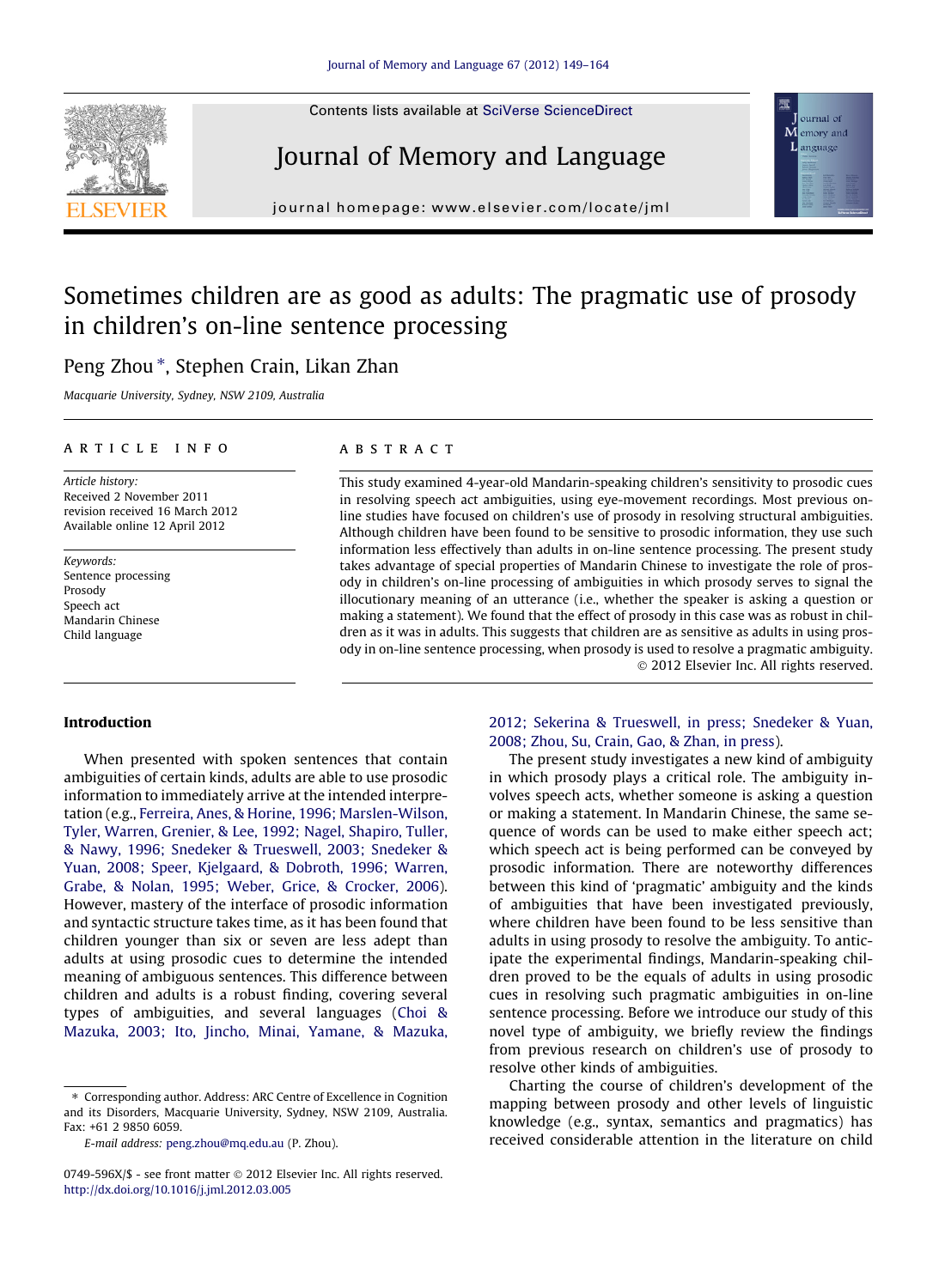sentence processing. Two main questions have been asked: (i) what is the nature of the differences between the use of prosodic information by adults and by children? (ii) To what extent are the problems experienced by children due to the demands made by on-line sentence processing? Previous research on children's use of prosodic information in sentence processing has focused on three main areas: (a) the role of prosody in establishing phrase boundaries ([Choi &](#page-14-0) [Mazuka, 2003; Snedeker & Yuan, 2008\)](#page-14-0), (b) the role of prosody in associating focus particles with appropriate expressions ([Höhle, Berger, Müller, Schmitz, & Weissenborn,](#page-15-0) [2009; Zhou et al., in press](#page-15-0)) and (c) the role of prosody in interpreting contrastive focus ([Ito et al., 2012; Sekerina &](#page-15-0) [Trueswell, in press\)](#page-15-0). Let us review the main findings in each of these areas of research.

In studies of children's use of prosodic cues in establishing phrase boundaries, the findings have been mixed. For example, [Choi and Mazuka \(2003\)](#page-14-0) tested Korean-speaking children on two types of ambiguities: word-segmentation ambiguities and phrasal grouping ambiguities. They found that 3–4-year-old Korean-speaking children had no difficulty in using prosodic boundary cues to resolve ambiguities at the word-level, i.e., in segmenting words. However, children were unable to use similar prosodic cues to resolve ambiguities at the sentence-level, i.e., to establish phrasal groupings. In another representative study, [Snedeker and](#page-15-0) [Yuan \(2008\)](#page-15-0) investigated whether English-speaking children can use prosodic boundary cues to disambiguate sentences like 'Tap the frog with the flower'. There are two possible attachments of the prepositional phrase with the flower in this sentence. It can be associated either with the verb tap or with the noun phrase the frog, yielding two possible readings: the instrument reading on which the sentence conveys the instruction to 'tap the frog using the flower', and the modifier reading on which the sentence conveys the instruction to 'tap the frog that has the flower'. Prosodic boundary cues can be used to distinguish between the two interpretations. A prosodic boundary between frog and with encourages the instrument reading, whereas a prosodic boundary between tap and the signals the modifier reading. Using eye-movement recordings, Snedeker and Yuan examined whether young English-speaking children can use prosodic boundaries to resolve such ambiguities. Children were presented auditorily with either of the two prosodic versions of the test sentences and were asked to act upon objects in the experimental workspace, based on their interpretation of the sentences. It was found that 4–5-year-old English-speaking children responded differently to the two versions of the spoken sentences; children fixated longer on the intended object based on the prosodic information provided, though this prosodic effect was delayed by approximately 500 ms, as compared to adults. Snedeker and Yuan concluded that children are able to use prosodic boundary cues in resolving ambiguities of phrasal attachment. Note that the prosodic effect elicited in the Snedeker and Yuan study resulted from a blocked design. Half of the child participants heard the instrument version of the sentences in the first session of the experiment, and heard the modifier version in the second session. The other half were presented with the same sentences, but in reverse order (cf. [Snedeker & Trueswell, 2001\)](#page-15-0). A blocked

design, Snedeker and Yuan reasoned, was more likely to be successful in detecting children's sensitivity to prosody, as compared to having the different attachment possibilities interspersed in the same session. In the [Choi and Mazuka](#page-14-0) [\(2003\)](#page-14-0) study, which found no reliable effect of prosody on phrase structure attachment, both versions of the spoken sentences (one with a phrase boundary and one without the phrase boundary) were presented in the same experimental session. [Snedeker and Yuan \(2008\)](#page-15-0) reasoned that this design might have caused a contamination effect, that is, a strong tendency to perseverate across trials could easily wipe out a small or fragile effect of prosody.

Another sentence-level ambiguity can often be resolved using prosodic information. This ambiguity involves the association of focus particles with appropriate expressions elsewhere in a sentence. A positive result in this areas was achieved by [Höhle et al. \(2009\),](#page-15-0) who investigated how German-speaking children interpret sentences with accented and unaccented focus particle auch 'also', using eye-tracking. German sentences like (1) are ambiguous.

| $(1)$ Toby<br>Toby | hat auch einen Stift.<br>has also a | pen                              |                                                  |
|--------------------|-------------------------------------|----------------------------------|--------------------------------------------------|
|                    |                                     |                                  | a. $[Toby]_F$ hat AUCH einen Stift. (in addition |
|                    |                                     | to someone else<br>having a pen) |                                                  |
| b. Toby            |                                     |                                  | hat auch einen [STIFT] <sub>F</sub> . (in        |
|                    |                                     |                                  | addition to having                               |
|                    |                                     |                                  | something else)                                  |

Sentence (1) can have at least two interpretations depending on where the pitch accent is placed. Throughout the text the focused element is indicated by F-brackets and the pitch accent is indicated by capitals. When a pitch accent is placed on the focus particle auch 'also', the focus particle is associated with the subject noun phrase Toby, as indicated in (1a). So the sentence entails that in addition to Toby there is someone else who has a pen. When a pitch accent is placed on the object noun phrase Stift 'pen', the focus particle auch 'also' is associated with the object noun phrase, as indicated in (1b). In this case, the sentence entails that Toby has something else, in addition to a pen. Höhle et al. found that the eye gaze patterns of 3–4-year-old German-speaking children accurately reflected the prosody of the spoken sentences. The conclusion is that German-speaking children use pitch accent to find the correct focused elements associated with focus particles. Another study investigating children's sensitivity to pitch accent in associating focus particles with appropriate expressions is by [Zhou et al. \(in press\)](#page-15-0). This study investigated whether 4-year-old Mandarin-speaking children use pitch accent to disambiguate sentences like (2). Again, the methodology was eye-tracking.

(2) Zhiyou Yuehan de pingguo shi hongde. Only John DE apple is red a. Zhiyou [Yuehan de PINGGUO] $_F$  shi hongde. Meaning: John's apple is red, and nothing else is red.

b. Zhiyou [YUEHAN] $_F$  de pingguo shi hongde. Meaning: John's apple is red, and no one else's apple is red.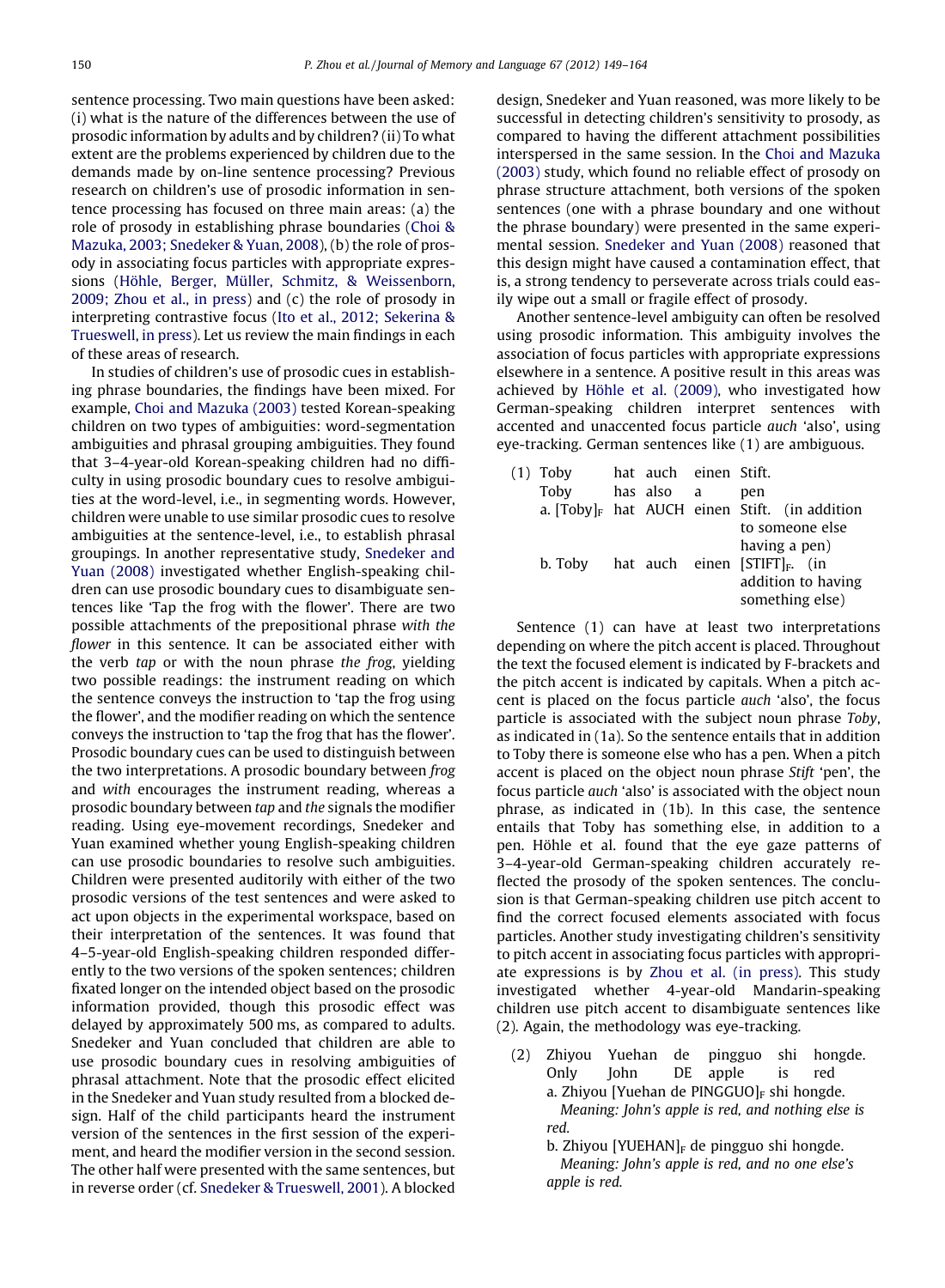<span id="page-2-0"></span>

 *Shenme shuiguo* 'what fruit' with level intonation

Fig. 1. Intonation contours for the wh-phrase shenme shuiguo 'what fruit' with rising intonation (upper panel) and with level intonation (lower panel).

Sentence (2) is ambiguous in Mandarin Chinese. The focus particle zhiyou 'only' can associate either with the entire subject noun phrase Yuehan de pingguo 'John's apple' or with the modifier of the subject noun phrase Yuehan 'John'. Pitch accent provides the necessary information to disambiguate between the two associations. A pitch accent on the head noun pingguo 'apple' encourages the interpretation in (2a); and a pitch accent on the modifier Yuehan

'John' encourages the interpretation in (2b). Zhou et al. found that the fixation patterns of 4-year-old Mandarinspeaking children indicated that they use pitch accent to resolve ambiguities involving the focus particle zhiyou 'only', though the effect of prosody was delayed in children, as compared to adults (as in the Snedeker and Yuan study).

Another linguistic phenomenon in which prosody plays a role is in interpreting contrastive focus. [Sekerina and](#page-15-0)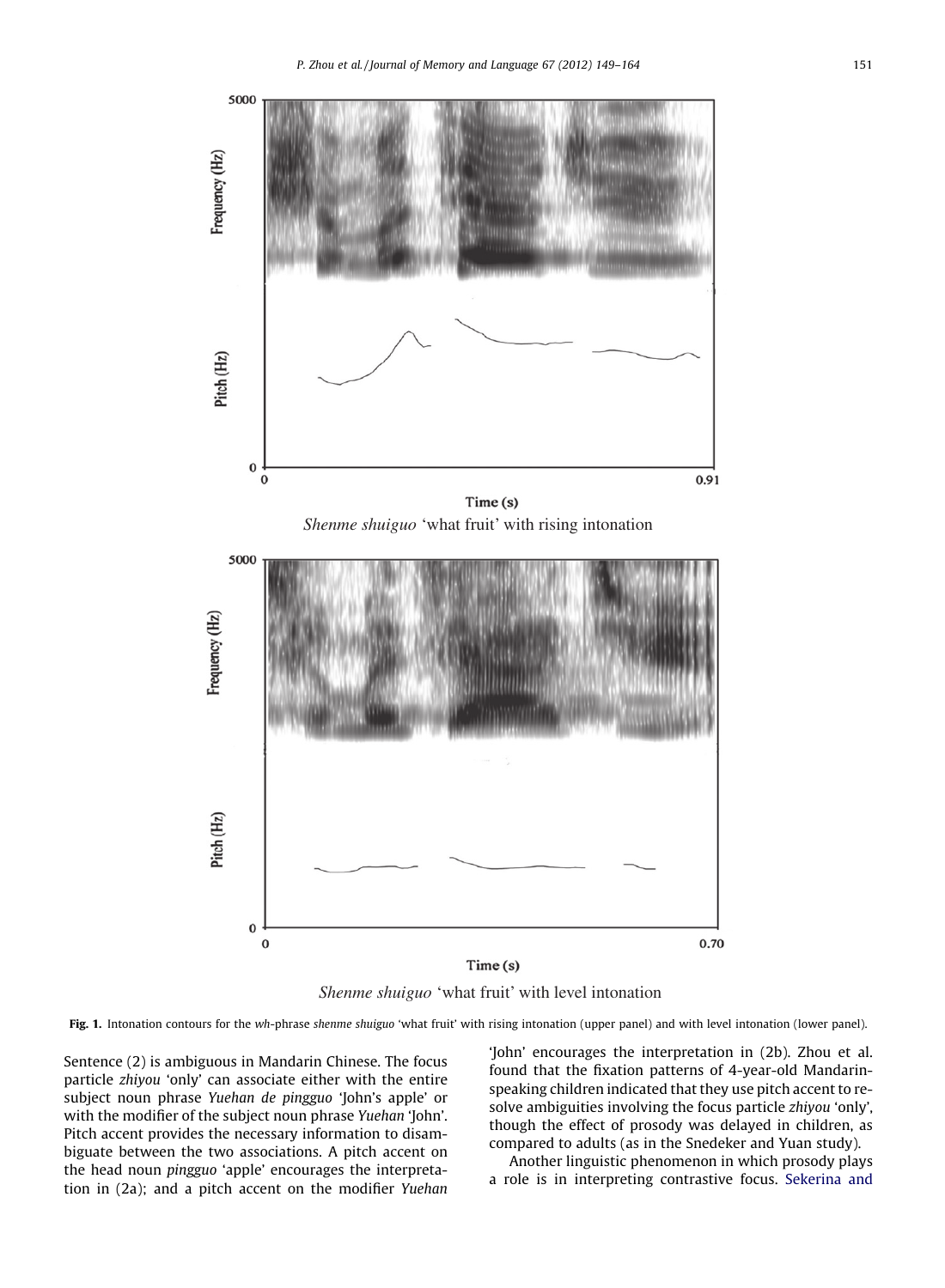[Trueswell \(in press\)](#page-15-0) investigated the role of pitch accent in Russian-speaking children's processing of contrastive focus. For example, when adults hear the adjective + noun expression 'red butterfly' with a pitch accent on the adjective, as in RED butterfly, they infer the existence of at least one non-red butterfly in the context. By contrast, when a pitch accent is placed on the noun, as in red BUTTERFLY, adults infer that the context contains at least one other red entity, in addition to at least one red butterfly. The Sekerina and Trueswell study revealed that 6-year-old Russian-speaking children used pitch accent on the adjective (as in RED butterfly) to facilitate identification of the intended referent, but only when the adjective and noun were adjacent (non-split constructions). If a verb intervened between the adjective and the noun (split constructions), an early contrastive pitch accent did not facilitate the identification of the intended referent. This facilitative effect of pitch accent was also found in 6-year-old Japanese-speaking children's processing of contrastive focus ([Ito et al., 2012](#page-15-0)). Note that both Russian-speaking and Japanese-speaking children exhibited delayed facilitative effect of prosody, as compared to adults.

Taken together, the findings of previous research suggest that, although children are able to use prosodic information in on-line sentence processing, they use such information less effectively than adults in deciding on the intended interpretation, as evidenced by the fact that children showed delayed effect of prosody, as compared to adults [\(Ito et al., 2012; Sekerina & Trueswell, in press; Snedeker &](#page-15-0) [Yuan, 2008; Zhou et al., in press\)](#page-15-0). Prosodic information can be integrated rapidly by adults in arriving at an intended interpretation, but children are less able to do that.

We attribute the difference between children and adults to the particular properties of the grammar that have been investigated in prior research. More specifically, we propose that the delayed effect of prosody found in children is due to the nature of the specific mapping between prosody and syntax in child grammar. During the comprehension of a sentence, listeners are engaged in the recovery of syntactic, semantic and prosodic characterisations of the linguistic input. Each such characterisation is computed within its own representational system, but these representations also interact with one another over time as the sentence unfolds. Most of these on-line studies have focused on the role of prosody in resolving syntactic ambiguities. The resolution of syntactic ambiguities involves the interaction between syntax and prosody. Adults are able to compute and integrate the two levels of linguistic representations rapidly and effortlessly to arrive at an intended interpretation of the linguistic input, due to the well-established mapping between a syntactic representation and its corresponding prosodic representation. Children, however, are less able to do that, since the mapping between syntax and prosody in child language is not as well-established as in adult language. Children might have adult-like representations within each basic level, i.e., they have adult-like syntactic representation of a sentence as well as adult-like prosodic representation of the sentence. Yet, the association between the syntactic representation and its corresponding prosodic representation is less automatic for children than it is for adults when processing a

sentence, therefore more processing time is needed for children before they can reach an intended interpretation, yielding a delayed effect of prosody.

Along this line of reasoning, a further question to ask is how other linguistic interfaces are represented in children's sentence processing system. Are different linguistic interfaces equally represented in children's sentence processing system? Investigations of how different linguistic interfaces are represented in children's sentence processing system are crucial for our understanding of the human sentence processing system. To explore this question, the present study investigates another interface – the interface between prosody and semantics/pragmatics. More specifically, the present study examines the role of prosody in children's on-line processing of speech act ambiguities by taking advantage of special properties of Mandarin Chinese. We were interested to see whether or not children can use prosodic cues as effectively as adults in resolving speech act ambiguities. To the best of our knowledge, this is the first study investigating children's pragmatic use of prosody in on-line sentence processing where prosody is used to distinguish between two basic communicative acts (i.e., asking a question versus making a statement), as we will discuss below.

#### The role of prosody in resolving speech act ambiguities

Prosody has several functions that can facilitate utterance comprehension ([Cutler, Dahan, & van Donselaar,](#page-15-0) [1997; Wells, Peppé, & Goulandris, 2004\)](#page-15-0). In the present study, we focused on the pragmatic function of prosody, where prosody helps the hearer understand the speaker's intention (e.g., asking a question versus making a statement) [\(Verschueren, 1999](#page-15-0)). The hearer can only base his/her interpretation of the speaker's intention on prosody to determine whether the utterance was a question or a statement.

Mandarin Chinese is ideally suited for evaluating this pragmatic use of prosody in sentence processing, since minimal sentence/prosody pairs are readily available in Mandarin, but rare at best in other languages, including English.<sup>1</sup> The present study takes advantage of the special

 $1$  In English prosody can also be used to distinguish a question from a statement. For example, English speakers can ask a yes–no question by applying the question intonation to a statement: John bought a chair? However, the difference between English and Mandarin is that an English sentence like John bought a chair by itself is not ambiguous (i.e., it is a statement when it is in written form) but changing the prosody can make it a question. By contrast, a Mandarin sentence like (3) by itself is ambiguous (i.e., the question and statement interpretations are equally accessible when the sentence is presented visually), and prosody can be used reliably to distinguish between the two interpretations. In daily conversation, Mandarin speakers frequently use sentences like (3) either to ask a whquestion or to make a statement, by employing different intonation patterns. Although no studies have specifically looked at how often Mandarin speakers use sentences like (3) to express the two speech acts by applying different intonation patterns, in an interview conducted by the authors where 15 adult Mandarin-speakers were asked whether they would use sentences like (3) to ask a question and whether they would use the same sentences to make a statement, all of them said ''yes'' to both. The 15 adults were further asked to use sentence (3) either to pose a question or to make a statement. The 8 adults who were asked to pose a question consistently produced the sentence with rising intonation and the 7 adults who were asked to make a statement consistently used level intonation.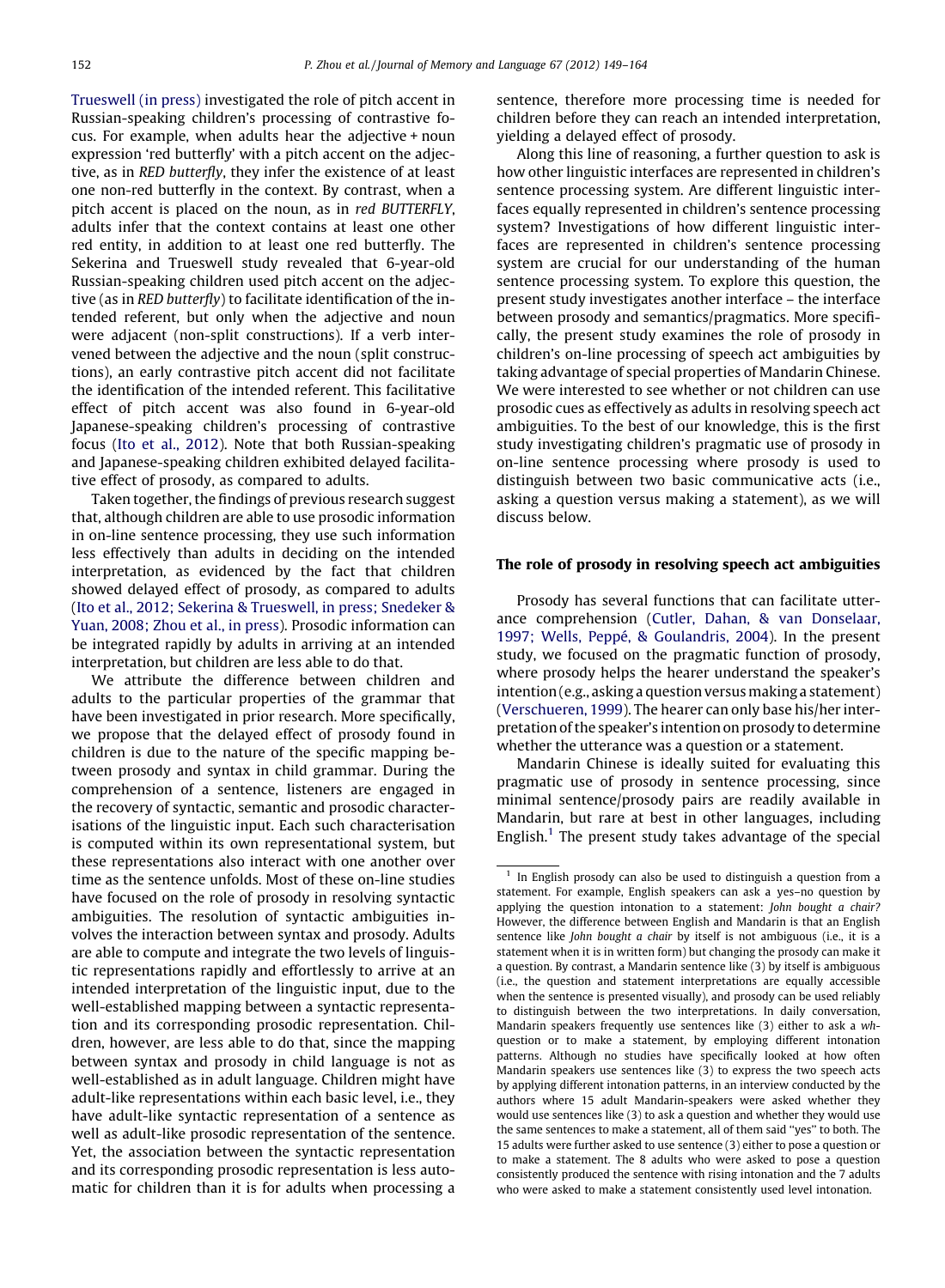properties of Mandarin, where the same sequence of words can be used to perform different speech acts. More specifically, in Mandarin a wh-word can be interpreted as a question-marker, or as part of an indefinite noun phrase, which is a constituent of a sentence that makes a statement. Which it is depends on intonation. Consider sentence (3), for example.

(3) Yuehan meiyou chi shenme shuiguo<sup>a</sup> John not eat what fruit a. What fruit did John not eat? (rising intonation on the wh-phrase) b. John didn't eat any fruit. (level intonation on the wh-phrase)

<sup>a</sup> One reviewer wanted to know whether test sentences like (3) could also reflect a syntactic ambiguity. As far as we understand, the ambiguity investigated in the present study is generally considered not as a syntactic ambiguity (see e.g., [Cheng, 1994\)](#page-14-0), since unlike the ambiguous sentences in previous studies which involve the associations between different elements of the sentences, the test sentences used in this study do not involve such syntactic associations.

Negative sentences with a wh-word like (3) are ambiguous in Mandarin Chinese.2

This sentence can be used to pose a question, as in (3a): 'What fruit did John not eat?' Alternatively, the same sequence of words can make a statement, as in (3b): 'John didn't eat any fruit'. Prosodic cues are used to distinguish between these two speech acts. A rising intonation on the wh-phrase shenme shuiguo 'what fruit' indicates the question reading, whereas a level intonation (the absence of rising intonation) on the same wh-phrase signals the statement reading. Both kinds of speech acts are used frequently in daily conversation. The intonation contours for the wh-phrase shenme shuiguo 'what fruit' with rising intonation and with level intonation are illustrated in [Fig. 1](#page-2-0).

Note that in Mandarin Chinese wh-words stay in situ even when they are interpreted as question words. This is probably one of the most important typological features of Mandarin wh-questions, that is, unlike many other languages (e.g., English) which form their wh-questions by moving a wh-phrase to a clause-initial position, Mandarin wh-questions are formed by leaving a wh-phrase in situ. So Mandarin Chinese is known as a wh-in situ language ([Huang, 1982a, 1982b; Huang, Li, & Li, 2009](#page-15-0)). This feature of Mandarin makes the role of prosody especially important in distinguishing a question from a statement, because wh-scope is not signalled at the level of syntax (on the surface structure), but at the level of phonology. In addition, prosody in this case serves a cue that carries the illocutionary meaning of an utterance and thus enables the hearer to determine the speaker's communicative intention (i.e., asking a question versus making a statement). We expect that young Mandarin-speaking children might be able to use this prosodic cue as effectively as adults in resolving such ambiguities, since the cue is not just critical for interpretation in Mandarin, but also for distinguishing between two basic speech acts. If this is the case, we might find a prosodic effect that is as robust in children as it is in adults.

To test this prediction, the current experiment examined how Mandarin-speaking adults and 4–5-year-old Mandarin-speaking children interpret sentences like (3) in different prosodic conditions, using the visual world eye-tracking paradigm.

# The present study

# Method

#### **Participants**

Thirty-four monolingual Mandarin-speaking children (mean age 4;8, range 4;1–5;5, 16 girls and 18 boys) and 30 Mandarin-speaking adults (mean age 25, range 23–26, 16 women and 14 men) participated in this experiment. The child participants were recruited from the kindergarten at Beijing Language and Culture University. They had no reported history of speech, hearing or language disorders. The adult participants were students at Beijing Language and Culture University. They had no self-reported speech or hearing disorders. Two adults were excluded from the analysis because we were unable to calibrate them on the eye-tracker. Four children were not included the analysis, because they did not respond correctly to the fill items.

## Materials and design

#### Adult version

A total of 32 target items were constructed each consisting of a picture and two spoken sentences (i.e., the same sentence but with a different intonation pattern: one with rising intonation and one with level intonation). The picture stimuli were always about two characters (either the boy character Xiaoming or the girl character Xiaohong), who are familiar to most children of this age. Xiaoming is a stereotypical boy's name and Xiaohong is a stereotypical girl's name in Mandarin Chinese. The two characters also had stereotypical boy and girl appearances. In each picture, there were always five objects with three objects belonging to one category and two belonging to another category, and the character always chose one object from the category which consists of three objects. In order to control for potential preferences for looking at particular displayed objects, the gender and the position of the character were counterbalanced across trials. The boy character appeared on half of the trials and the girl character on the other half. In addition, on half of the trials the character appeared on the left of the picture and on the other half the character appeared on the right of the picture. Each target sentence contained a subject noun phrase (subject NP), a negative verb phrase (negative VP), a wh-word and an object noun phrase (object NP). All the verbs used in the target sentences were action verbs. To describe one picture in detail (see [Fig. 2](#page-5-0)): it showed that there were three types of fruits (bananas, a pear and an orange) and two animals (a

<sup>&</sup>lt;sup>2</sup> Negation is one of the licensing conditions of the indefinite reading of wh-words in Mandarin Chinese. So when wh-words like shei 'who' and shenme 'what' occur in negative sentences, they can be interpreted either as a question-marker, or as an indefinite (roughly like English some). But this does not apply to wh-words like na 'which'. When na 'which' appears in negative sentences, it can only be interpreted as a question-marker.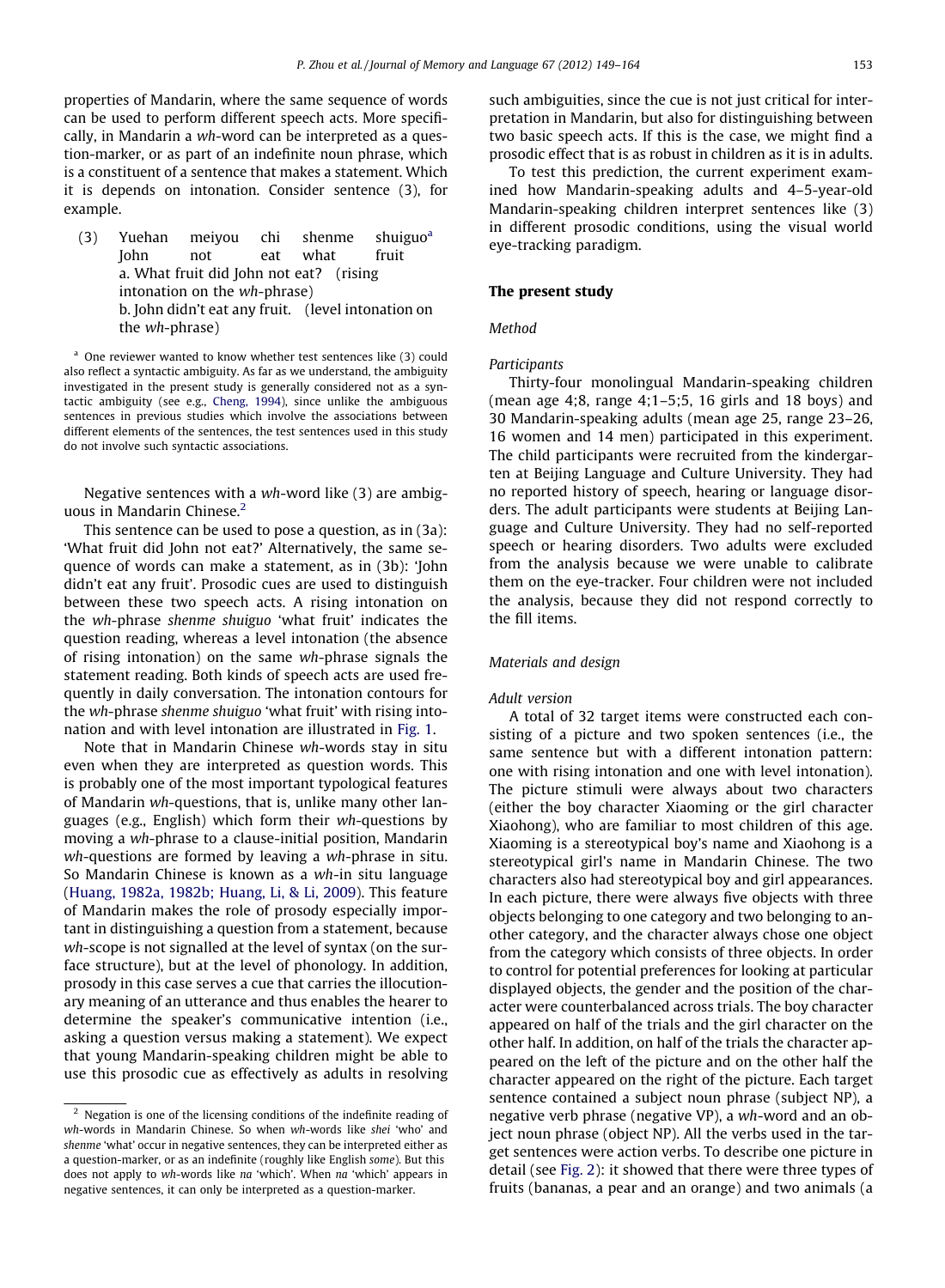<span id="page-5-0"></span>monkey and a cow), and the boy character Xiaoming chose one of the fruits (bananas). For this picture, two sentences were recorded as in (4), one in which the wh-phrase shenme shuiguo 'what fruit' was produced with rising intonation (Question Prosody hereafter) and the other in which the same wh-phrase shenme shuiguo 'what fruit' was produced with level intonation (Statement Prosody hereafter). This target sentence consisted of the subject NP Xiaoming 'Xiaoming', the negative VP meiyou zhai 'not pick', the wh-word shenme 'what' and the object NP shuiguo 'fruit'.

(4) Xiaoming meiyou zhai shenme shuiguo Xiaoming not pick what fruit a. What fruit did Xiaoming not pick? (rising intonation on the wh-phrase) b. Xiaoming didn't pick any fruit. (level intonation on the wh-phrase)

The 32 target items were divided into two lists with each participant seeing each picture but hearing only one of the two versions of the spoken sentences that could accompany that picture. Target sentences with Question Prosody and those with Statement Prosody were counterbalanced across the two lists with 16 questions and 16 statements in each list. On eight of the statement trials the spoken sentence was a true description of the corresponding picture, and on the other 8 the spoken sentence was a false description of the corresponding picture.

In addition, 32 filler items were added to each experimental list: 16 questions and 16 statements. Each filler item consists of a picture and a spoken sentence. The picture stimuli were similar to those used in the target items (An example can be found in Appendix A). The

spoken sentence in each item was either an unambiguous question or a statement. Two examples are given in (5) and (6).

(5) Xiaohong meiyou mo naxie dongwu?a Xiaohong not touch which animal 'Which animals did Xiaohong not touch?'

 $a$  Sentence (5) is always a question regardless of what intonation is placed on the wh-phrase naxie dongwu 'which animals'.

(6) Xiaohong meiyou chi renhe dongxi. Xiaohong not eat any thing 'Xiaohong didn't eat any food.'

On half of the statement trials the spoken sentence was a true description of the corresponding picture, and on the other half the spoken sentence was a false description of the picture.

In each experimental list, the 32 target and 32 filler items were arranged in random order. Adult participants were randomly assigned to one of the two lists, with 14 participants run on each list.

# Child version

Eighteen out of the 32 target items and 12 out of the 32 filler items in the adult version were used for children. So the child experimental session consists of 30 items: nine target sentences with Question Prosody, nine target sentences with Statement Prosody, six filler questions and six filler statements. Four target and three filler statements are true descriptions of the corresponding pictures and the other five target and three filler statements are false descriptions of the corresponding pictures. In the adult



Fig. 2. Example target picture used in the experiment.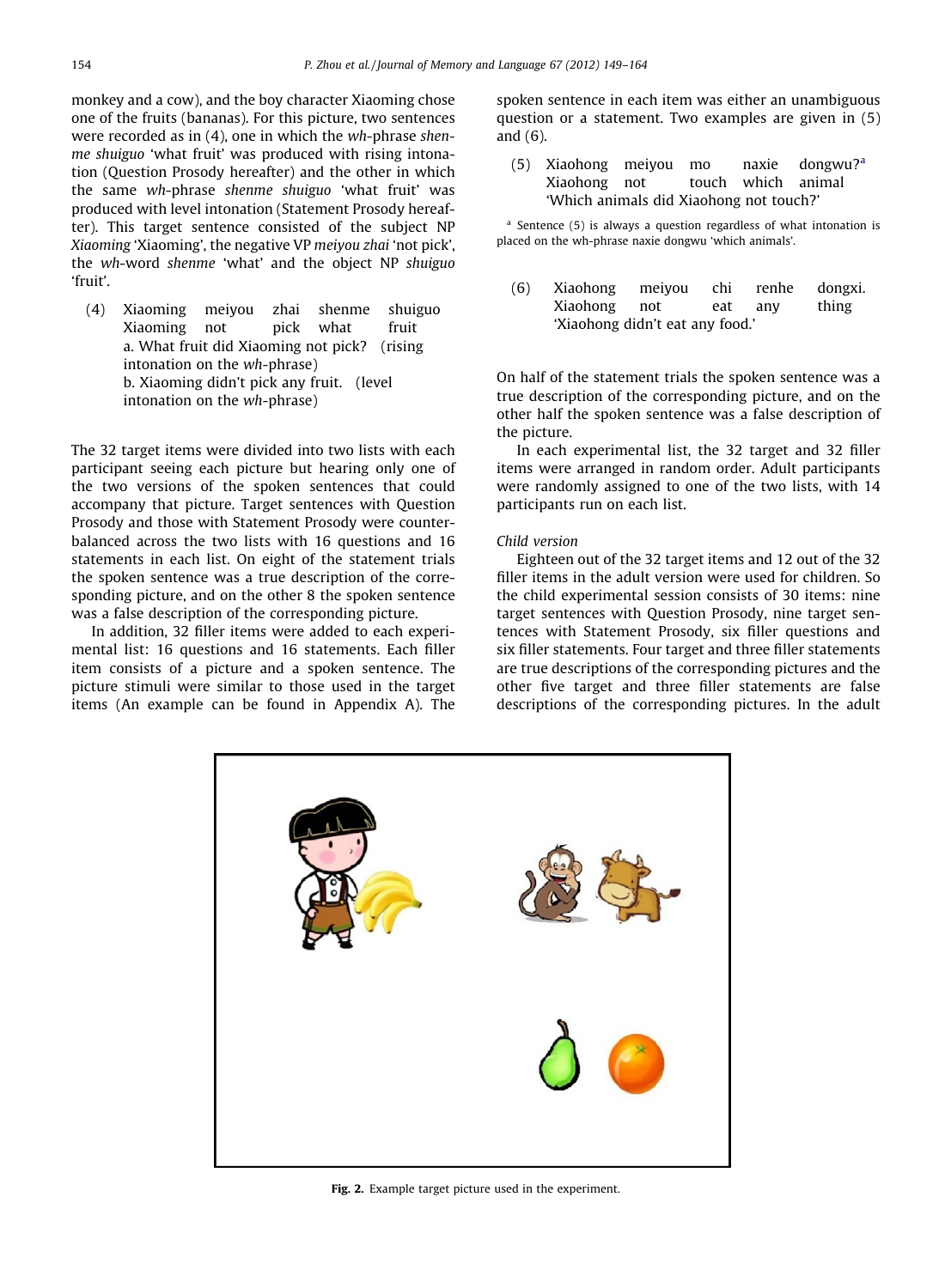version, prosody was manipulated within participants. In this child version, prosody was also manipulated within participants but was blocked. This manoeuvre was taken to maximise the chances of detecting the prosodic effect in children. Previous research found that when sentences with different prosodic versions were presented to children in the same experimental session, a contamination effect might occur, that is, a strong tendency to perseverate across trials could easily wipe out a small or fragile effect of prosody (see [Snedeker & Yuan, 2008](#page-15-0)). In order to avoid this possible contamination, we used a blocked deign. Two counterbalanced experimental lists were constructed. Each list consists of two experimental blocks. The first block of one list contained target sentences with Question Prosody followed by the second block containing sentences with Statement Prosody, while the first block of the other list contained target sentences with Statement Prosody followed by the second block consisting of sentences with Question Prosody. In each block, the target trials were interspersed with filler trials. Target trials containing sentences with Question Prosody were interspersed with filler trials containing filler statements, whereas target trials containing sentences with Statement Prosody were interspersed with filler trials containing filler questions. Child participants were randomly assigned to one of the two lists, with 17 participants run on each list. Thus, half of the children heard the target questions first followed by target statements. The other half of the children heard the two versions of the sentences in reverse order. A full list of the target sentences in the child version is included in Appendix B.

#### The production of the test stimuli

The test sentences were produced by a female native speaker of Beijing Mandarin. She was asked to produce the test sentences in a child-directed manner. The recording was conducted in a sound-attenuated recording booth at Macquarie University. Two versions of each target sentence were recorded, one with rising intonation on the wh-phrase and one with level intonation on the same wh-phrase. To determine whether the target sentences were produced successfully, we did an acoustic analysis of each element in the target sentences. Each sentence contains a subject NP, a negative VP, a wh-word and an object NP. The duration and intensity of each element was measured and paired t-tests were conducted to verify the differences between the two versions of target sentences (see Table 1).

As indicated in Table 1, no significant differences were found in the elements before the wh-word. A significant difference was observed in the wh-words between the two prosodic conditions. The wh-words with Question Prosody were longer than their counterparts with Statement Prosody ( $p < .001$ ). The wh-words with Statement Prosody had greater intensity than their counterparts with Question Prosody ( $p = .01$ ). The results of the acoustic analysis confirmed that the target sentences were produced successfully. The difference between the two prosodic conditions lies in the different acoustic features of the wh-words.

#### Table 1

(a) Duration analyses of the stimuli in the experiment (standard deviation in parentheses). (b) Intensity analyses of the stimuli in the experiment (standard deviation in parentheses).

| Dependent<br>variable | Mean for<br>Ouestion | Mean for<br>Statement | Analysis                     |
|-----------------------|----------------------|-----------------------|------------------------------|
|                       | Prosody              | Prosody               |                              |
| (a)                   |                      |                       |                              |
| Subject NP            | 820 ms               | 817 ms                | $t(31) = .40, p = .70$       |
|                       | (28)                 | (27)                  |                              |
| Pause                 | 501 ms               | 501 ms                | $t(31) = .03, p = .98$       |
|                       | (26)                 | (20)                  |                              |
| Negative VP           | $909 \text{ ms}$     | 906 ms                | $t(31) = 1.14$ , $p = .26$   |
|                       | (21)                 | (23)                  |                              |
| Pause                 | 485 ms               | 510 ms                | $t(31) = 1.56, p = .13$      |
|                       | (25)                 | (26)                  |                              |
| Wh-word               | 774 ms               | 665 ms                | $t(31) = 12.32$              |
|                       | (23)                 | (14)                  | $p < .001**$                 |
| Pause                 | 483 ms               | 502 ms                | $t(31) = 1.82, p = .08$      |
|                       | (24)                 | (27)                  |                              |
| Object NP             | 927 ms               | 936 ms                | $t(31) = .59, p = .56$       |
|                       | (27)                 | (22)                  |                              |
| (b)                   |                      |                       |                              |
| Subject NP            | 65.95 dB             | 65.48 dB              | $t(31) = .82, p = .42$       |
|                       | (2)                  | (2)                   |                              |
| Negative VP           | 66.23 dB             | 66.29 dB              | $t(31) = .18, p = .86$       |
|                       | (1)                  | (1)                   |                              |
| Wh-word               | 65.58 dB             | 66.93 dB              | $t(31) = 2.67$ , $p = .01^*$ |
|                       | (1)                  | (2)                   |                              |
| Object NP             | 64.94 dB             | 64.93 dB              | $t(31) = .01, p = .99$       |
|                       | (1)                  | (1)                   |                              |

#### Procedure

Both children and adults were tested using the visual world paradigm [\(Tanenhaus, Spivey-Knowlton, Eberhard,](#page-15-0) [& Sedivy, 1995\)](#page-15-0). This paradigm is based on an early observation by [Cooper \(1974\),](#page-15-0) who pointed out that when participants are simultaneously presented with spoken language while viewing a visual scene, their eye movements are very closely synchronised to the referential processing of the concurrent linguistic input. This linguistic sensitivity of this paradigm has been validated in various studies by Tanenhaus and colleagues (e.g., [Allopen](#page-14-0)[na, Magnuson, & Tanenhaus, 1998; Sedivy, Tanenhaus,](#page-14-0) [Chambers, & Carlson, 1999](#page-14-0)). This paradigm has also been successfully used to test children's linguistic knowledge in on-line sentence processing (e.g., [Arnold, Brown-](#page-14-0)[Schmidt, & Trueswell, 2007; Choi & Trueswell, 2010; Höhle](#page-14-0) [et al., 2009; Sekerina & Trueswell, in press; Snedeker &](#page-14-0) [Trueswell, 2004; Snedeker & Yuan, 2008; Trueswell,](#page-14-0) [Sekerina, Hill, & Logrip, 1999; Zhou et al., in press\)](#page-14-0). In this study, participants were presented with a spoken sentence while viewing a picture. Participants were told that they were going to see some pictures, and after each picture, the puppet, Kermit the Frog, was going to explain to them what he thought had happened in the picture. It was made clear to the participant that the puppet did not always pay close attention to the picture and thus was sometimes unsure about what happened in the picture. If that was the case, the puppet would make a guess about what happened in the picture or ask the participant a question. On each trial, the participant's task was to decide whether the puppet accurately said what happened in the picture or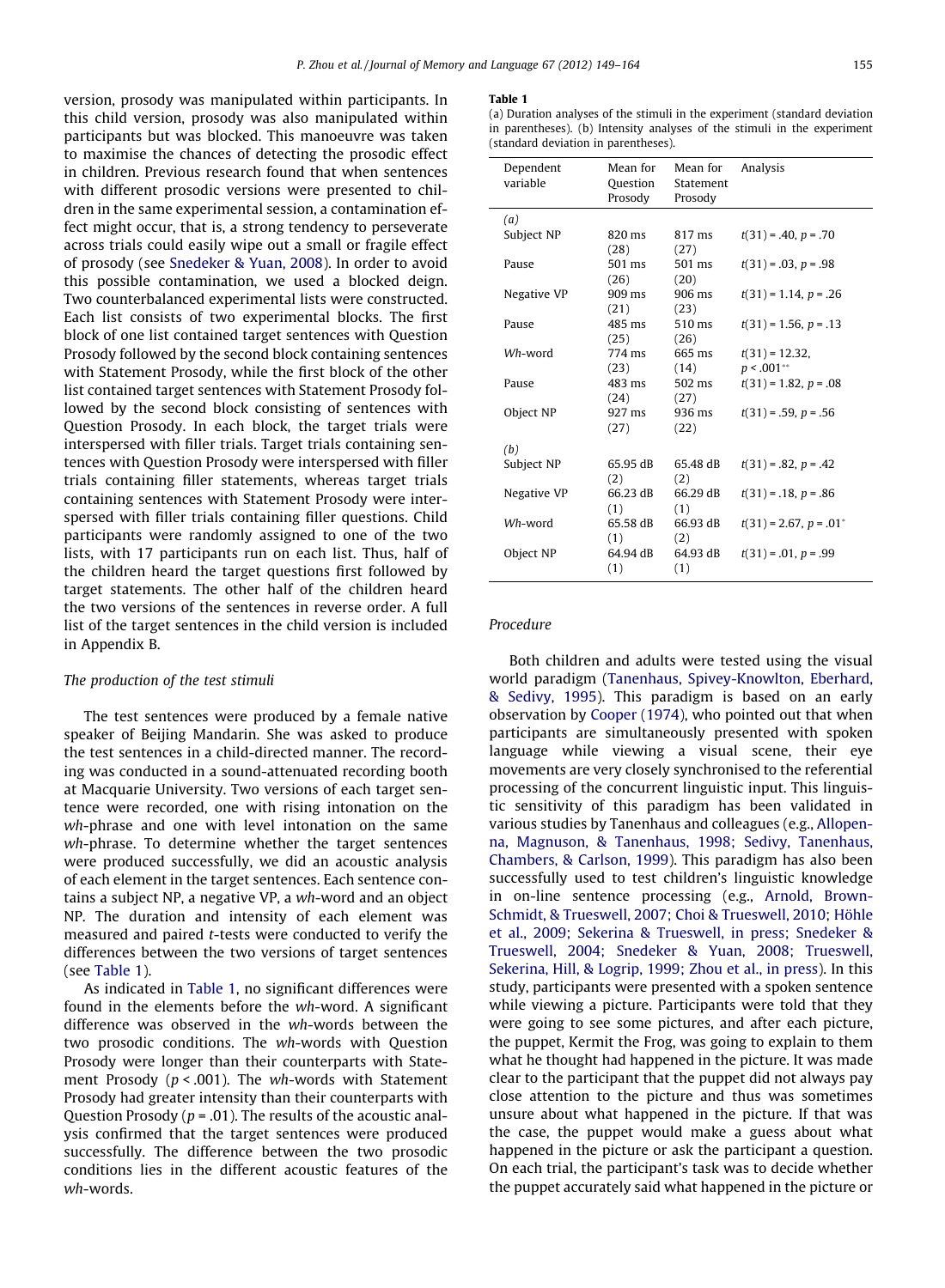asked a question about the picture. Whenever the puppet said what happened in the picture, the participant was instructed to judge whether the puppet was right or wrong. But if the puppet asked a question about the picture, the participant was instructed to answer the question. This Question-Statement task has been successfully used with Mandarin-speaking children ([Zhou & Crain, 2011](#page-15-0)). Participants' eye movements were recorded using an EyeLink 1000 eye tracker (by SR Research Ltd., Mississauga, Ontario, Canada) interfaced with a PC computer. The EyeLink 1000 allows remote eye tracking, without a head support. The eyetracker provides information about the participant's point of gaze at a sampling rate of 500 Hz. The eyetracker has accuracy of  $0.5^{\circ}$  of visual angle. The picture stimuli were displayed on the monitor. Spoken test sentences were presented to the participants through the PC computer connected to two external speakers. Though the eye tracker does not require head stabilization, the child participants were held still by an adult experimenter, and they leaned slightly back in a chair in front of the monitor. This manoeuvre was taken to reduce back and forth movements by the child participants. The distance between the participants' eyes and the monitor was about 60 cm.

Before the actual experiment, we had an introduction session to familiarise the child participants with the experimental procedure as well as the objects that were presented in the pictures. The introduction session was followed by the experimental session. In the adult version of the experiment, the experimental session began with four practice trials followed by 64 test trials (32 target and 32 filler trials). In the child version of the experiment, the experimental session consists of four practice trials and 30 test trials in two blocks (18 target and 12 filler trials). The spoken sentences on the practice trials were composed of two questions and two statements. Before each trial, a picture of Kermit the Frog was presented at the centre of the monitor, which anchored the beginning of each trial, and served to capture the participants' attention. The picture was also used to make it appear that the puppet was talking. This picture gave way to the trial as soon as the participant focused on the centre of the monitor.

The spoken sentence started 2000 ms after the appearance of the picture stimulus. Participants' eye movements were recorded for 6 s from the onset of the subject NP. The mean length of the target sentences was 4868 ms for adults, and 4885 ms for children. The mean length of each element of the target sentences in the two prosodic conditions was illustrated in Fig. 3 (child version). See Table 1 for the adult version.

#### Data treatment

We only included a participant's data in the analysis if he/she performed above chance on the filler trials, where the spoken sentences were unambiguous questions or statements. Four children were excluded from the analysis because they did not respond correctly to the fill items. Two adults were excluded because we were unable to calibrate them on the eyetracker. The remaining 28 adults and 30 children were include in the analysis. Trials were



Fig. 3. Time courses for the target sentences in the child version.

excluded if there was more than 33% track loss from the onset of the wh-word until the sentence was completed. Three trials were excluded for adults and no trials were excluded for children.

There were two sets of data: the off-line responses and the eye-movement data. The off-line responses consist of participants' responses to each experimental trial. In analysing the eye-movement data, participants' fixations were coded in three categories: the statement-compatible area (objects corresponding to the statement interpretation), the question-compatible area (objects corresponding to the question interpretation) and the irrelevant area (objects corresponding to neither interpretation). Use example (4) (repeated here as (7)) and [Fig. 4](#page-8-0) to illustrate.

(7) Xiaoming meiyou zhai shenme shuiguo Xiaoming not pick what fruit What fruit did Xiaoming not pick? (rising intonation on the wh-phrase) Xiaoming didn't pick any fruit. (level intonation on the wh-phrase)

In this example, the statement-compatible area is I (i.e., Xiaoming and the bananas), the question-compatible area is III (i.e., the pear and the orange), and the irrelevant area is II (i.e., the monkey and the cow). The basic idea is that if sentence (7) is interpreted as a statement, meaning: 'John didn't pick any fruit', then participants' judgement of this statement should be based on their observation in area I (e.g., a rejection like ''It's wrong, because Xiaoming picked bananas''). If, on the other hand, the sentence is interpreted as a question, asking: 'What fruit did Xiaoming not pick?', participants' answers to this question should be based on their observation in area III (e.g., an answer like ''a pear and an orange''). The proportion of fixations following the onset of the subject NP for each category was computed in a time window of 6000 ms. The time window was made about 1000 ms longer than the mean length of the spoken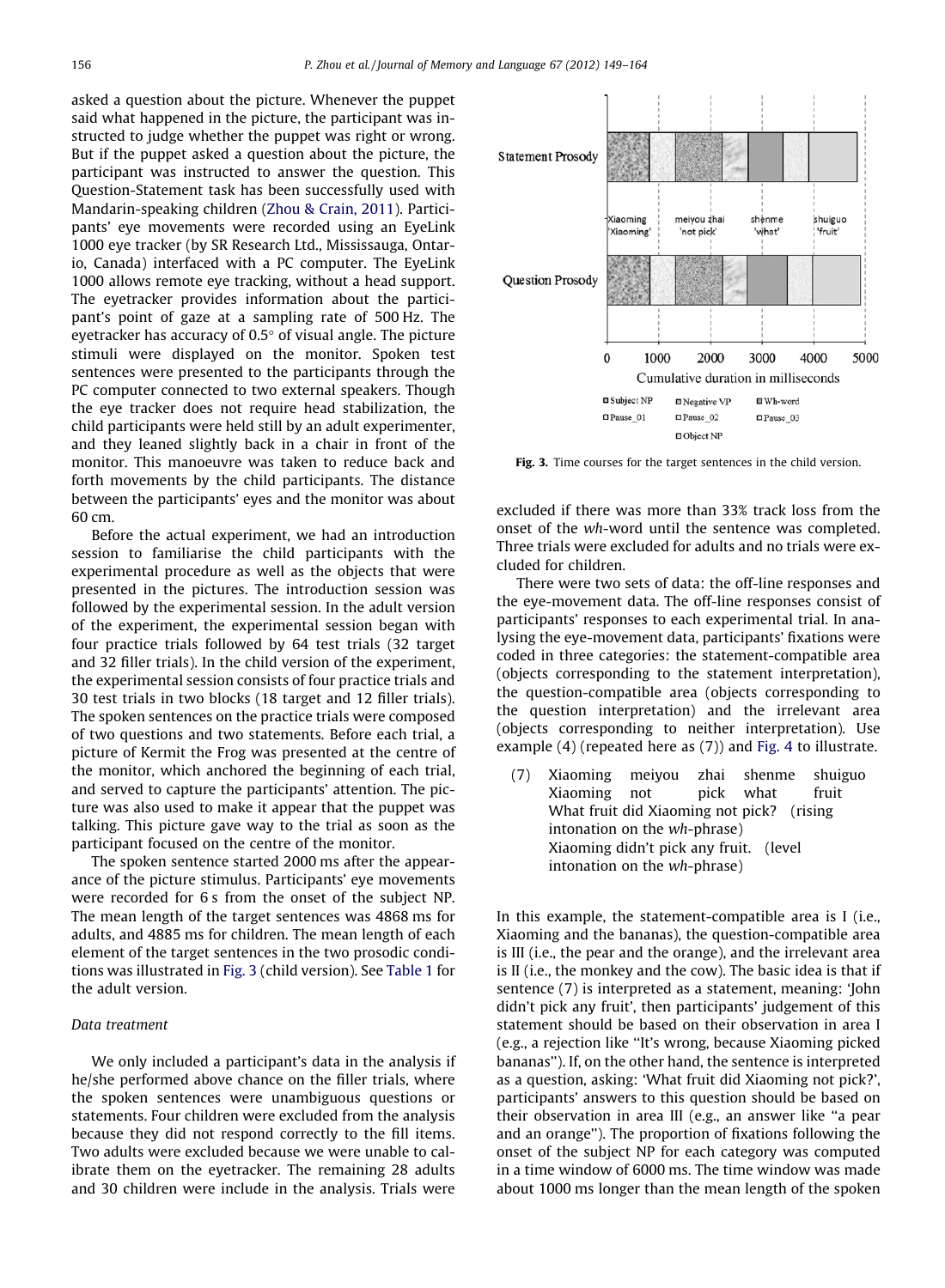<span id="page-8-0"></span>

Question-compatible Area

Fig. 4. Example of interest areas.

sentences, so that participants would have sufficient time to process and integrate different levels of linguistic representations when comprehending the spoken sentences.

#### Predictions

With respect to the off-line responses, if children were sensitive to the prosodic cues (rising intonation versus level intonation), and could use the cues to disambiguate between the two speech acts (asking a question versus making a statement), they would be expected to provide an answer to a target sentence with Question Prosody, since with rising intonation on the wh-phrase the sentence indicated a question. By contrast, children should judge a target sentence with Statement Prosody to be either true or false, since with level intonation on the wh-phrase the sentence expressed a statement. Consider sentence (7) and Fig. 4, for example. Children should respond to the sentence with Question Prosody by offering an answer ''a pear and an orange'', and they should respond to the sentence with Statement Prosody by rejecting it on the grounds that Xiaoming picked bananas.

Concerning the eye gaze data, if children were sensitive to the intonational cues and were able to use the cues in on-line sentence processing, we would expect them to look more to the question-compatible area when they listened to target sentences with Question Prosody than when listening to sentences with Statement Prosody. By contrast, they would be expected to fixate more on the statementcompatible area when they were presented with target sentences with Statement Prosody than when presented with sentences with Question Prosody. This expected difference between the two conditions should occur after they heard the wh-word, since the prosodic features of the two conditions started to differ from the onset of the

wh-word, as indicated in Table 1. On the example trial, more fixations would be expected in area III (i.e., the pear and the orange) in the Question Prosody condition than in the Statement Prosody condition, whereas an opposite pattern should be observed in area I (i.e., Xiaoming and the bananas).

#### Results and discussion

# Eye-movement data

The proportion of fixations following the onset of the subject NP was computed in a time window of 6000 ms for the two critical categories: the statement-compatible area (I) and the question-compatible area (III). This 6000 ms time window was broken down into 20 segments, each with a duration of 300 ms. In the adult version, the whword started 2735 ms after the onset of the subject NP and finished at 3399 ms. In the child version, the wh-word started 2746 ms after the onset of the subject NP and finished at 3416 ms. To provide an overview of the eye-movement data, the results are first presented in the form of descriptive graphs followed by more detailed statistical analyses.

[Fig. 5](#page-9-0) shows the proportion of fixations of adults (upper panel) and children (lower panel) in the question-compatible area (III) across the two prosodic conditions. [Fig. 6](#page-9-0) summarises the proportion of fixations of adults and children in the statement-compatible area (I) across the two prosodic conditions. The two figures indicate that adults and children exhibited similar eye gaze patterns in the two critical areas in the two prosodic conditions. For both adults and children, a higher proportion of fixations was found in the question compatible area (e.g., the pear and the orange) for sentences with Question Prosody (i.e.,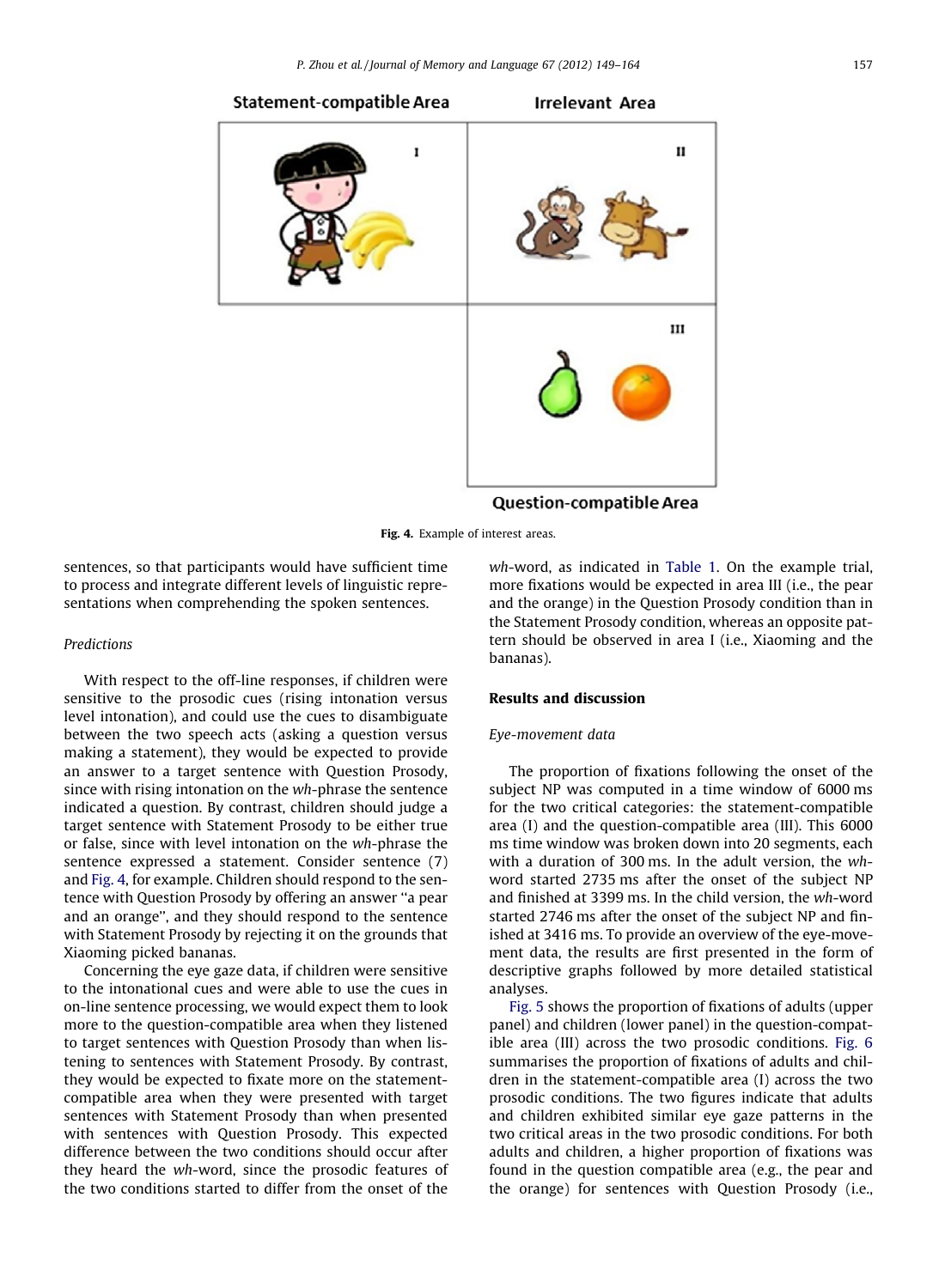<span id="page-9-0"></span>

Fig. 5. Average fixation proportions over time in the question-compatible area (III) in the two prosodic conditions, adults (upper panel) and children (lower panel).

rising intonation on the wh-phrase) than for sentences with Statement Prosody (i.e., level intonation on the whphrase). The adults showed increased looks to the question-compatible area from the onset of the pause after the wh-word (in the time span between 3600 and 3900 ms) and this pattern became increasingly clear on hearing the object NP after the pause (with increasingly more fixations for sentences with Question Prosody and less fixations for sentences with Statement Prosody). The children exhibited similar eye-movement patterns (see Fig. 5). By contrast, for both adults and children an opposite pattern was observed in the statement-compatible area (e.g., Xiaoming and the bananas). There is a higher probability of looks in the statement-compatible area for sentences with Statement Prosody than for sentences with Question Prosody. Both children and adults started to look more to the statement-compatible area from the onset of the pause after the wh-word (in the time span between 3600 and 3900 ms), and on encountering the object NP a sharp decrease of looks was observed for sentences with Question Prosody and a steady increase of looks was observed for sentences with Statement Prosody (see Fig. 6).



Fig. 6. Average fixation proportions over time in the statement-compatible area (I) in the two prosodic conditions, adults (upper panel) and children (lower panel).

To assess these fixation patterns statistically, mixedeffects logistic regression models were applied using the R software package, version 2.13.2 ([R Development Core](#page-15-0) [Team, 2011\)](#page-15-0). We fit the data for adults and children separately, focusing on the looks to the two critical categories (the question-compatible area and the statementcompatible area) between 3600 and 6000 ms (eight time segments of 300 ms from the onset of the pause after the wh-word). The models treated prosodic condition (Question Prosody versus Statement Prosody) and time as fixed effects, with random intercepts and slopes for both participants and items [\(Baayen, Davidson, & Bates, 2008](#page-14-0)). Because fixation proportions were used, the data were first transformed using an empirical logit function ([Barr, 2008; Jaeger, 2008](#page-14-0)).<sup>3</sup>

<sup>&</sup>lt;sup>3</sup> In the logistic terms, the data expresses the changes in fixation likelihood of looking at versus not looking at an given interest area. According to [Jaeger \(2008\)](#page-15-0), empirical logit transformation can correct the problem of heterogeneity of variance distribution in using proportional data.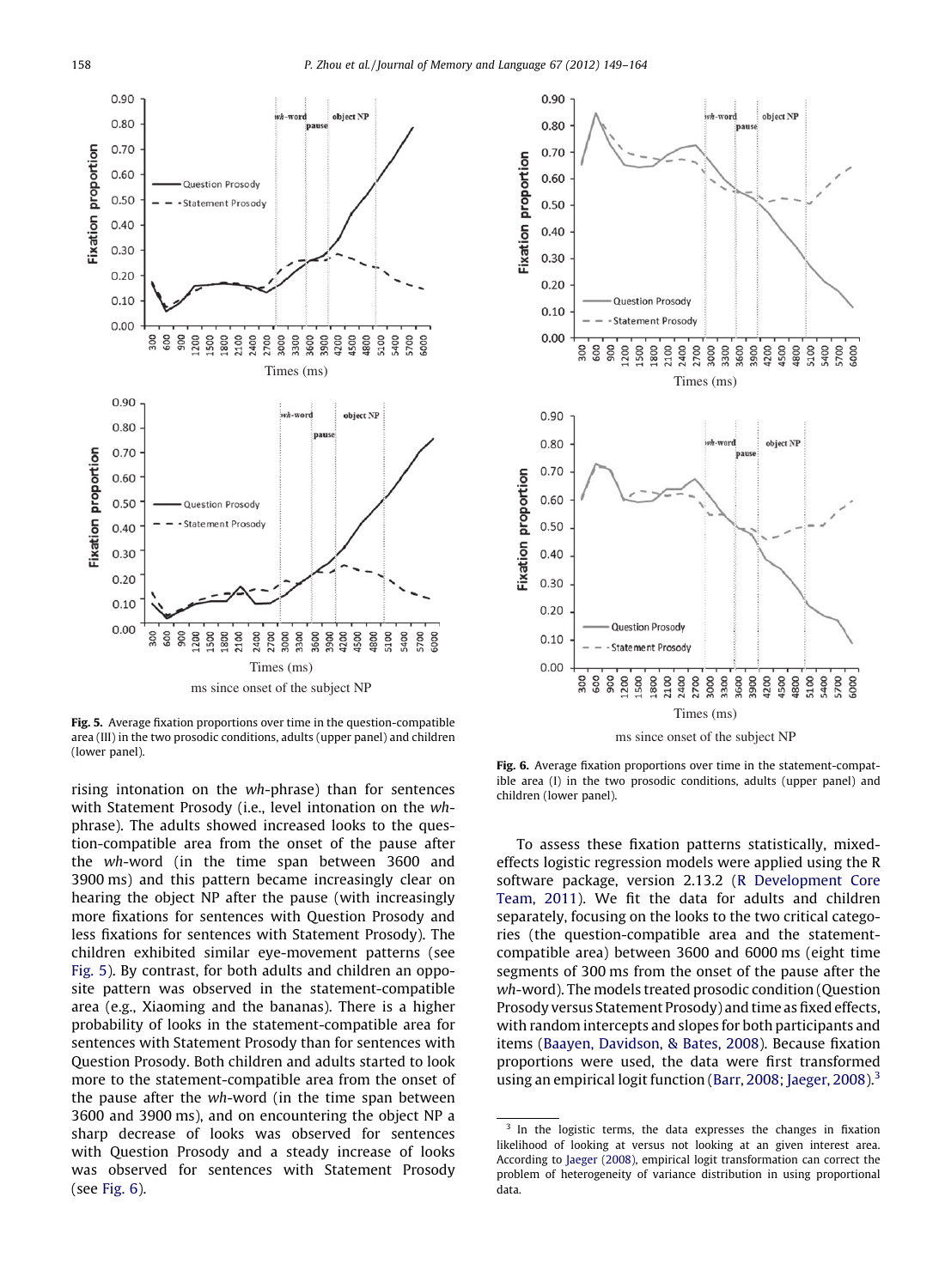#### Table 2

Fixed effects from best-fitting mixed-effects logistic regression model of probability of looks to the question-compatible area and the statement-compatible area (empirical logit tramsformed), adults.

| Category                                                                                                                   | Fixed effects                               | Estimate | <b>SE</b> | t Value                 |  |
|----------------------------------------------------------------------------------------------------------------------------|---------------------------------------------|----------|-----------|-------------------------|--|
| Question-compatible area                                                                                                   |                                             |          |           |                         |  |
|                                                                                                                            | (Intercept)                                 | $-.25$   | .09       | $-2.52$ <sup>*</sup>    |  |
|                                                                                                                            | Condition (Statement Prosody)               | $-.45$   | .10       | $-4.29$ <sup>***</sup>  |  |
|                                                                                                                            | Time                                        | .22      | .01       | $16.01$ ***             |  |
|                                                                                                                            | Condition (Statement Prosody) $\times$ Time | $-.26$   | .02       | $-15.11$ ***            |  |
| Statement-compatible area                                                                                                  |                                             |          |           |                         |  |
|                                                                                                                            | (Intercept)                                 | $-.22$   | .09       | $-2.50^*$               |  |
|                                                                                                                            | Condition (Statement Prosody)               | .31      | .09       | $3.62$ ***              |  |
|                                                                                                                            | Time                                        | $-.16$   | .02       | $-10.60$ <sup>***</sup> |  |
|                                                                                                                            | Condition (Statement Prosody) $\times$ Time | .19      | .02       | $11.91$ <sup>***</sup>  |  |
| Formula in R: fixation $\sim$ condition $*$ time $+(1 +$ condition $+$ time participant) $+(1 +$ condition $+$ time litem) |                                             |          |           |                         |  |

 $p < .05$ .

 $p < .001$ .

#### Table 3

Fixed effects from best-fitting mixed-effects logistic regression model of probability of looks to the question-compatible area and the statement-compatible area (empirical logit tramsformed), children.

| Category                                                                                                                   | Fixed effects                               | Estimate | <b>SE</b> | t Value                 |  |
|----------------------------------------------------------------------------------------------------------------------------|---------------------------------------------|----------|-----------|-------------------------|--|
| Question-compatible area                                                                                                   |                                             |          |           |                         |  |
|                                                                                                                            | (Intercept)                                 | $-.21$   | .10       | $-2.13$ <sup>*</sup>    |  |
|                                                                                                                            | Condition (Statement Prosody)               | $-.55$   | .12       | $-4.71$ ***             |  |
|                                                                                                                            | Time                                        | .23      | .02       | $15.22$ <sup>****</sup> |  |
|                                                                                                                            | Condition (Statement Prosody) $\times$ Time | $-.27$   | .02       | $-13.59$ ***            |  |
| Statement-compatible area                                                                                                  |                                             |          |           |                         |  |
|                                                                                                                            | (Intercept)                                 | $-.26$   | .08       | $-3.14$ <sup>**</sup>   |  |
|                                                                                                                            | Condition (Statement Prosody)               | .38      | .10       | $3.80***$               |  |
|                                                                                                                            | Time                                        | $-.17$   | .01       | $-11.75$ ***            |  |
|                                                                                                                            | Condition (Statement Prosody) $\times$ Time | .19      | .02       | $12.76***$              |  |
| Formula in R: fixation $\sim$ condition $*$ time $+(1 +$ condition $+$ time participant) $+(1 +$ condition $+$ time litem) |                                             |          |           |                         |  |

 $p < .05$ .

.co.<br> $p < 01$ .

 $p < .001$ .

Table 2 summarises the model results for the adult data in the two critical categories (the question-compatible area and the statement-compatible area). In the questioncompatible area, the negative coefficient for the significant main effect of prosodic condition (='Condition (Statement Prosody)') reflects the fact that the adults looked significantly more at the question-compatible area (between 3600 and 6000 ms from the pause after the wh-word) in the Question Prosody condition than in the Statement Prosody condition. Time is also a reliable predictor and it interacts with prosodic condition (='Condition (Statement Prosody)  $\times$  Time') such that the probability of looking at the question-compatible area decreased over time for sentences with Statement Prosody from the onset of the pause after the wh-word. By contrast, an opposite pattern was found in the statement-compatible area. Prosodic condition is a reliable positive predictor in this case, indicating that the adults fixated more often on the statement-compatible area in the Statement Prosody condition than in the Question Prosody condition over the same time period. The positive coefficient for the interaction between time and prosodic condition confirms that the probability of fixating on the statement-compatible area increased over time for sentences with Statement Prosody.

Children exhibited similar patterns. The fixed effects from the models fitted to the child data appear in Table 3. In the question-compatible area, children, like adults, exhibited a main effect of prosodic condition. The negative coefficient for this effect indicates that they looked significantly more at the question-compatible area when listening to sentences with Question Prosody than when listening to sentences with Statement Prosody (in the time period between 3600 and 6000 ms from the onset of the pause after the wh-word). In addition, a main effect of time and an interaction between time and prosodic condition were also found in children. The negative coefficient for the interaction confirms that the probability of looking at the question-compatible area decreased over time for sentences with Statement Prosody. This pattern was reversed in the statement-compatible area, however. The children showed increased looks to the statement-compatible area for sentences with Statement Prosody than for sentences with Question Prosody over the same time period, as indicated by the positive coefficient for the main effect of prosodic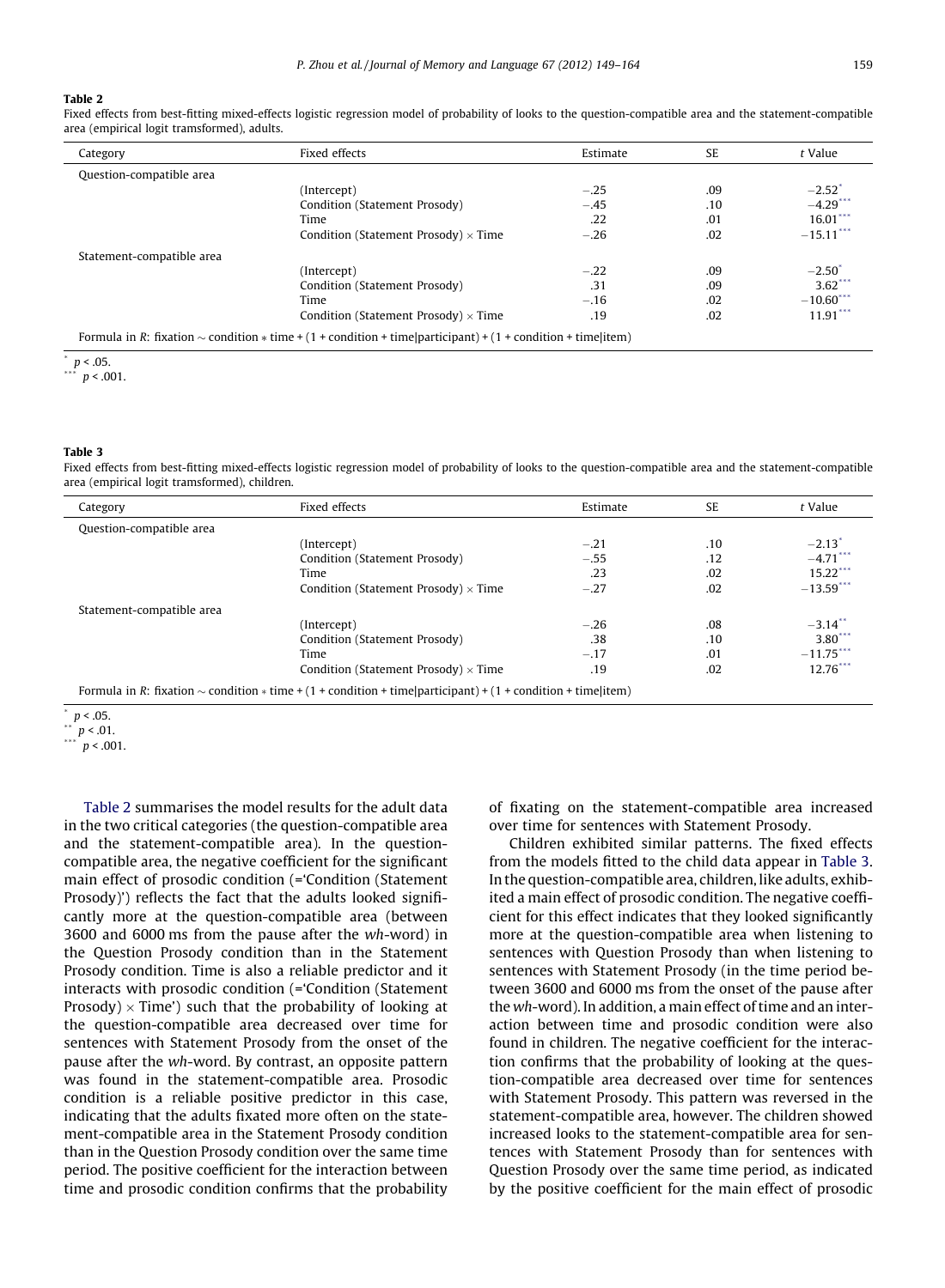# Table 4

Fixed effects from best-fitting mixed-effects logistic regression model of probability of looks to the question-compatible area and the statement-compatible area (empirical logit tramsformed), adult and child data combined.

| Category                                                                                                                                       | Fixed effects                                                         | Estimate | <b>SE</b> | t Value              |  |
|------------------------------------------------------------------------------------------------------------------------------------------------|-----------------------------------------------------------------------|----------|-----------|----------------------|--|
| Question-compatible area                                                                                                                       |                                                                       |          |           |                      |  |
|                                                                                                                                                | (Intercept)                                                           | $-.26$   | .09       | $-2.76$              |  |
|                                                                                                                                                | Condition (Statement Prosody)                                         | $-.44$   | .11       | $-4.11$ ***          |  |
|                                                                                                                                                | Time                                                                  | .22      | .01       | $16.34$ ***          |  |
|                                                                                                                                                | Group (Children)                                                      | .04      | .06       | 0.60                 |  |
|                                                                                                                                                | Condition (Statement Prosody) $\times$ Time                           | $-.26$   | .02       | $-15.89***$          |  |
|                                                                                                                                                | Condition (Statement Prosody) $\times$ Group (Children)               | $-.12$   | .09       | $-1.37$              |  |
|                                                                                                                                                | Time $\times$ Group (Children)                                        | .02      | .01       | 1.87                 |  |
|                                                                                                                                                | Condition (Statement Prosody) $\times$ Time $\times$ Group (Children) | $-.02$   | .02       | $-1.43$              |  |
| Statement-compatible area                                                                                                                      |                                                                       |          |           |                      |  |
|                                                                                                                                                | (Intercept)                                                           | $-.22$   | .09       | $-2.49$ <sup>*</sup> |  |
|                                                                                                                                                | Condition (Statement Prosody)                                         | .30      | .09       | $3.27$ **            |  |
|                                                                                                                                                | Time                                                                  | $-.16$   | .01       | $-11.34$ ***         |  |
|                                                                                                                                                | Group (Children)                                                      | $-.04$   | .06       | $-0.71$              |  |
|                                                                                                                                                | Condition (Statement Prosody) $\times$ Time                           | .19      | .01       | $13.54$ ***          |  |
|                                                                                                                                                | Condition (Statement Prosody) $\times$ Group (Children)               | .11      | .09       | 1.20                 |  |
|                                                                                                                                                | Time $\times$ Group (Children)                                        | $-.01$   | .01       | $-1.09$              |  |
|                                                                                                                                                | Condition (Statement Prosody) $\times$ Time $\times$ Group (Children) | .01      | .02       | 0.27                 |  |
| Formula in R: fixation $\sim$ condition $*$ time $*$ group $+(1 +$ condition $+$ time participant) $+(1 +$ condition $+$ group $+$ time litem) |                                                                       |          |           |                      |  |

 $p < .05$ .

condition. The positive coefficient for the significant interaction between time and prosodic condition confirms that the probability of fixating on the statement-compatible area increased over time for sentences with Statement Prosody

from the onset of the pause after the wh-word. The patterns displayed by [Figs. 5 and 6](#page-9-0) were supported by the statistical modelling. Adults and children showed similar eye-movement patterns in the two critical categories in the two prosodic conditions. Prosodic condition and time are reliable predictors of the fixation patterns of both adults and children. In order to see whether there exist any differences between adults and children, new models were developed in which group (adults versus children) was included as an experimental factor. More specifically, models were fitted to the entire data set (both adult and child data) for the two critical categories, treating prosodic condition (Question Prosody versus Statement Prosody), time and group (adults versus children) as fixed effects, with random intercepts and slopes for both participants and items. The results are summarised in Table 4. In both the question-compatible and statement-compatible areas, no significant effects of group (='Group (Children)') were observed, which confirms that children and adults exhibited similar fixation patterns in both areas. The negative coefficient for the main effect of prosodic condition in the question-compatible area indicates that both groups exhibited a higher probability of looks to the questioncompatible area for sentences with Question Prosody than for sentences with Statement Prosody. The probability of fixating on the question-compatible area decreased over time for sentences with Statement Prosody, as indicated by the negative coefficient for the significant interaction between time and prosodic condition. Both groups showed an opposite fixation pattern in the statement-compatible area. The positive coefficient for the main effect of prosodic condition reflects that for both adults and children there

were increased looks to the statement-compatible area in the Statement Prosody condition than in the Question Prosody condition. In addition, the positive coefficient for the interaction between time and prosodic condition confirms that for both groups the probability of fixating on the statement-compatible area increased over time for sentences with Statement Prosody.

To summarise, the eye-movement data show that both adults and children launched more fixations to the question-compatible area after hearing the wh-word with rising intonation than after hearing the wh-word with level intonation, whereas both groups looked more to the statement-compatible area after hearing the wh-word with level intonation than after hearing the wh-word with rising intonation. The prosodic effects found in children were as robust as those in adults, as illustrated by the statistical models discussed above. Both adults and children exhibited the expected eye movement patterns based on the prosodic cues provided, and the expected patterns occurred even before the onset of the object NP (e.g., shuiguo 'fruit') of the wh-phrase (e.g., shenme shuiguo 'what fruit'). The findings suggest that not only were the children sensitive to the prosodic cues (rising intonation versus level intonation), but they were able to use the cues as effectively as adults in the on-line processing of speech acts (asking a question versus making a statement).

In order to see whether children could incorporate this on-line sensitivity in their off-line judgements, we analysed the off-line responses of the participants.<sup>4</sup>

 $p < .01$ .

 $p < .001$ .

<sup>4</sup> The discrepancy between off-line and on-line tasks has been reported in several previous studies (e.g., [Brandt-Kobele & Höhle, 2010; Höhle et al.,](#page-14-0) [2009; Sekerina, Stromswold, & Hestvik, 2004; Zhou et al., in press](#page-14-0)). These studies found that on-line tasks like eye-tracking can reveal a more adultlike linguistic competence than off-line tasks.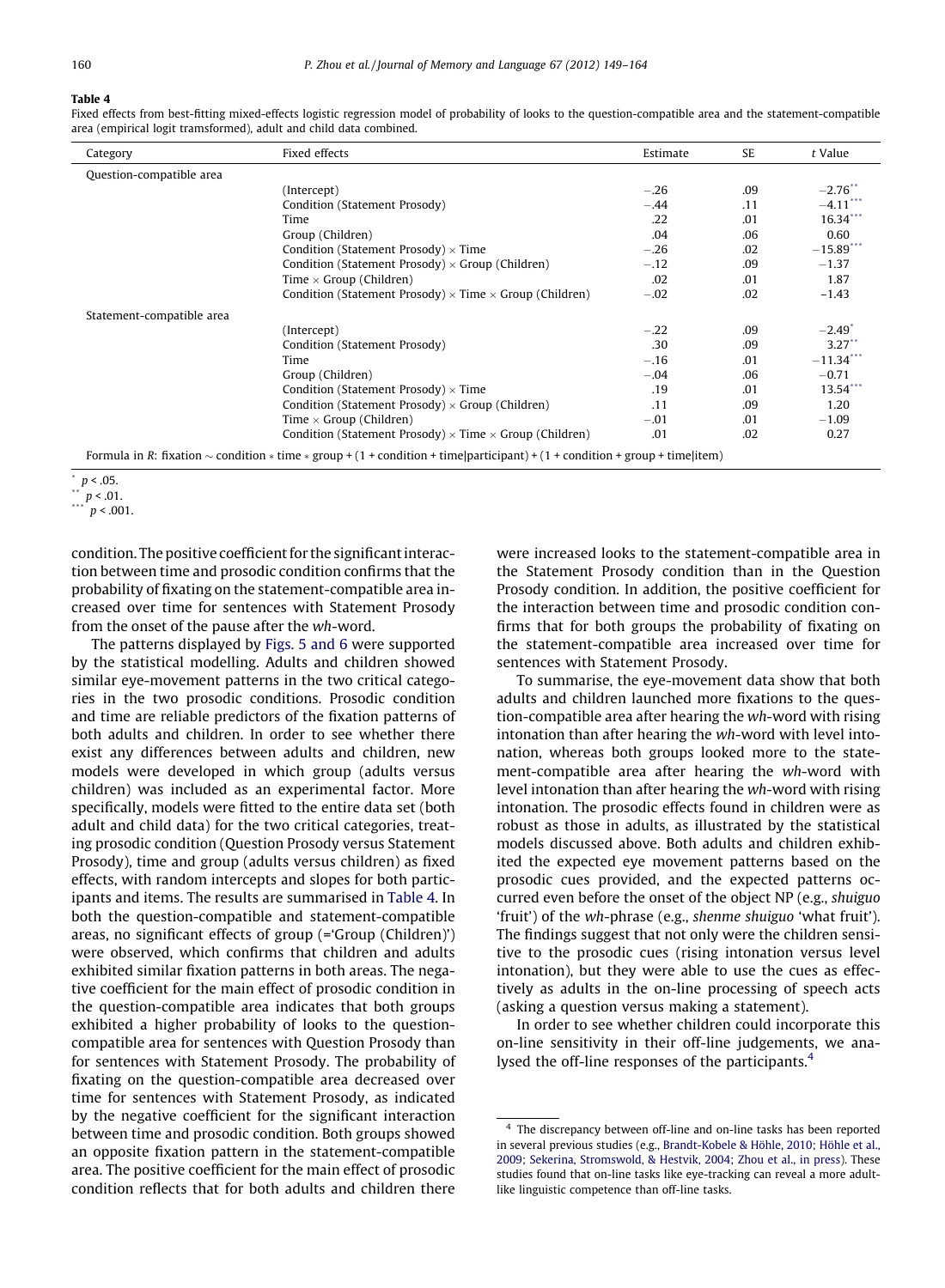

Fig. 7. Mean proportion of correct responses by adults and children in the two prosodic conditions.

#### Off-line responses

We recorded the responses of the participants in the two prosodic conditions. Analyses were conducted on the proportion of correct responses in which the judgments accurately reflected the prosody of the spoken sentence. Consider sentence (7) and [Fig. 4,](#page-8-0) for example. A correct response to sentence (7) with Question Prosody is a response by offering an answer like ''a pear and an orange'' (question-compatible response hereafter), and a correct response to the sentence with Statement Prosody is a response by rejecting the sentence on the grounds that Xiaoming picked bananas (statement-compatible response hereafter). Fig. 7 gives the proportion of correct responses by adults and children in the two prosodic conditions.

In response to target sentences with Question Prosody, both adults and children provided question-compatible responses 100% of the time. For example, both adults and children responded to sentence (7) with rising intonation on the wh-phrase shenme shuiguo 'what fruit' by providing an answer ''li he juzi'' 'a pear and an orange'.

In response to target sentences with Statement Prosody, the adults provided correct statement-compatible responses 98% of the time and the children 84% of the time. For example, when rejecting sentence (7) with level intonation on the wh-phrase shenme shuiguo 'what fruit', both adults and children pointed out that Kermit was wrong by saying ''budui, Xiaoming zhai-le xiangjiao'' 'wrong, Xiaoming picked bananas'. A Mann–Whitney test showed that the adults gave correct statement-compatible responses to a much higher degree than the children did  $(z = 4.26,$  $p < .001$ ). A closer inspection of the responses found that the difference between adults and children was mainly in their responses to the false target sentences. In response to true target sentences, both adults and children accepted the sentences 100% of the time (adults: 224/224 trials; children: 120/120 trials). In response to false target sentences, the adults correctly rejected the sentences 96.43% of the time  $(216/224 \text{ trials})^5$  and the children did so 71.33% of the time (107/150 trials). The other 28.67% of the time (43/150 trials) the children incorrectly judged the false target sentences to be true, e.g., they responded to sentence (7) with Statement Prosody by saying "dui" 'right'. We will return to this difference between children and adults in the general discussion. Nevertheless, none of the child participants gave question-compatible responses in the Statement Prosody condition. The results demonstrate that children, like adults, were relying on the prosodic cues (rising intonation versus level intonation) when making judgements about whether a given sentence was a question or a statement. Children showed sensitivity to the prosodic cues in distinguishing between a question and a statement, both on-line and off-line.

# General discussion

The present study sought to investigate whether young Mandarin-speaking children are sensitive to prosodic cues in on-line processing of speech act ambiguities. To assess this, we examined the fixation patterns of both children and adults in the critical areas after hearing the wh-word with different prosodic features (rising intonation versus level intonation). We found that 4-year-old Mandarinspeaking children exhibited similar fixation patterns to adults in the two critical areas. Hearing the wh-word with rising intonation triggered increased looks to the questioncompatible area and hearing the wh-word with level intonation triggered increased looks to the statementcompatible area. This prosodic effect found in children was as robust as it was in adults. In order to see whether children could incorporate this on-line sensitivity in making their off-line judgements, their off-line responses were analysed in the two prosodic conditions. It was found that children's judgments accurately reflected the prosody of the spoken sentences. Rising intonation on the wh-word led to question-compatible responses and level intonation on the wh-word led to statement-compatible responses. This is evidence that children know that rising intonation on the wh-word turns sentences into questions, whereas level intonation on the wh-word turns them into statements. Children reliably used prosodic cues to guide their off-line comprehension of speech acts.

Taken together, the results of the present study suggest that young Mandarin-speaking children are sensitive to prosodic information in resolving speech act ambiguities, both on-line and off-line. Mandarin-speaking children can use prosodic information as effectively as adults in their on-line processing of speech acts as indicated by the eye-movement data. This finding stands in contrast to previous studies showing that young children are sensitive to prosodic information in on-line sentence processing, but they use such information less effectively than adults, as evidenced by the fact that children showed delayed effect of prosody, as compared to adults (Ito et al., in press; [Sekerina & Trueswell, in press; Snedeker](#page-15-0)

<sup>5</sup> The other 3.57% of the time (8/224 trials) adults incorrectly accepted the false target sentences.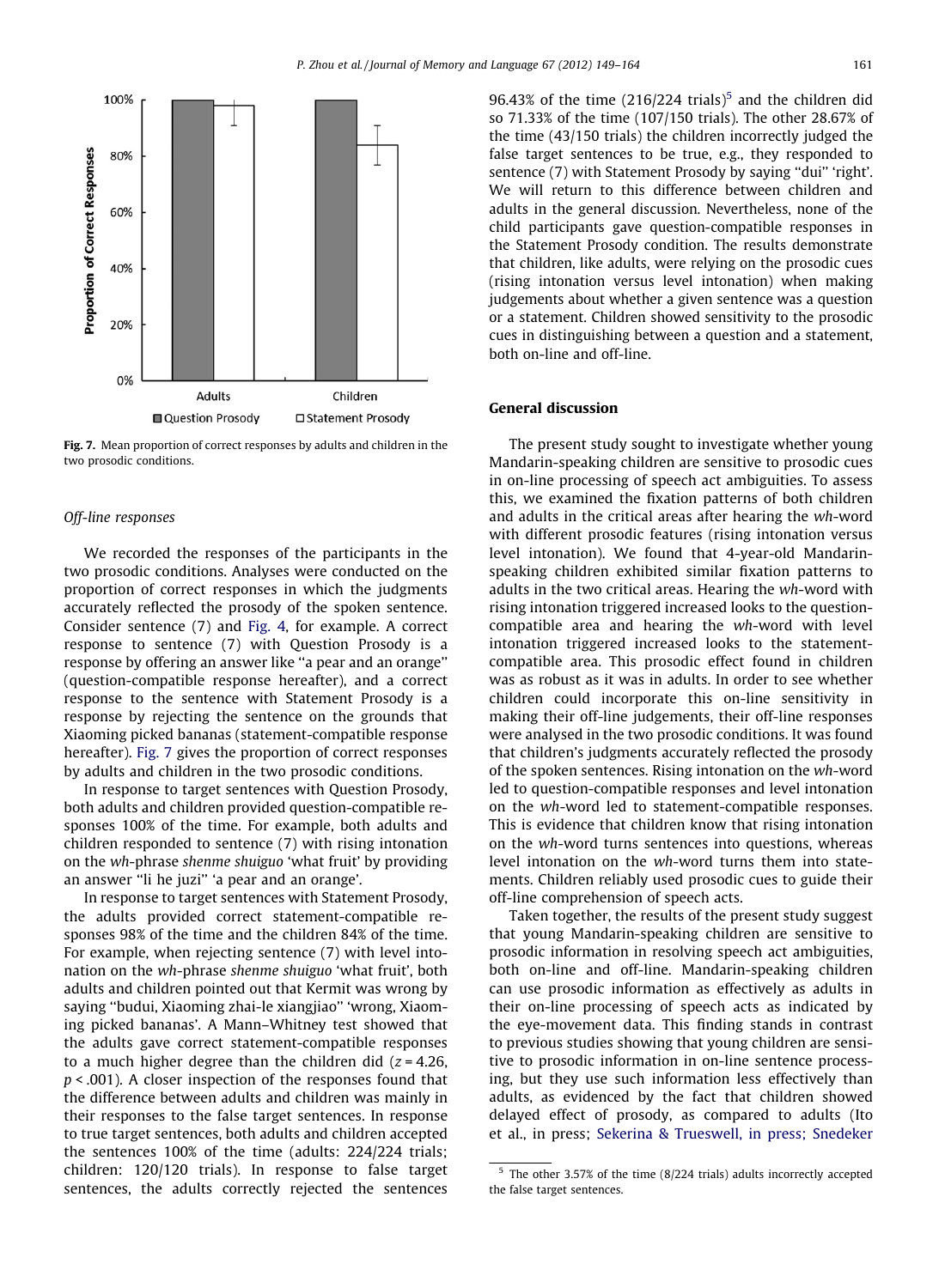[& Yuan, 2008; Zhou et al., in press\)](#page-15-0). However, the present study, for the first time, found a prosodic effect that was as robust in children as it was in adults. This finding invites the conclusion that young Mandarin-speaking children are as good as adults in the pragmatic use of prosody in on-line sentence processing. Our finding has two important implications in understanding the role of prosody in children's on-line sentence processing.

First, our findings provide insight into how different linguistic interfaces are represented in children's sentence processing system. Previous studies have shown that children are not as adept as adults at using prosodic cues to resolve syntactic ambiguities, which we attribute to the less automatic mapping between prosody and syntax in child language. Unlike previous studies, the present study, for the first time, found that children use prosodic cues as effectively as adults in resolving speech act ambiguities. This finding suggests that the mapping between prosody and semantics/pragmatics in child language is as well-established as in adult language. On the basis of these findings, it seems safe to say that linguistic interfaces are not equally represented in children's sentence processing system. The interface between prosody and semantics/ pragmatics is better established than the interface between prosody and syntax in this system.

However, we also need to consider other factors that might have contributed to the better performance of the children in our study than those in previous studies. For example, our study used different prosodic cues than those in previous studies. In our study, intonational cues (rising intonation versus level intonation) were used as prosodic cues, but previous studies used either prosodic boundary or pitch accent as prosodic cues. So it might be hypothesised that intonational cues are easier for young children than prosodic boundary or pitch accent. Although we do not have direct evidence as to whether children can process intonation more easily than prosodic boundary or pitch accent, previous studies seem to suggest that young children have no difficulty in perceiving prosodic boundary or pitch accent at the word level. The first evidence is from [Choi and Mazuka \(2003\)](#page-14-0). As discussed in the introduction, Choi and Mazuka found that 3–4-year-old Koreanspeaking children were able to use prosodic boundary as cue to resolve word-segmentation ambiguity. Another evidence is from [Grassmann and Tomasello \(2007, 2010\)](#page-15-0). Grassmann and Tomasello found that children as young as 2 years of age can detect pitch accent in a sentence and understand that pitch accent is used to indicate referential newness in the sentence. Based on these findings, it seems quite unlikely that the different prosodic characteristics used in our study than in previous studies could have led to the better performance of the children in our study.

Second, the findings of the current study led us to propose that we also need to take into account the relevance of the cues to the intended interpretation when considering the role of prosody in sentence comprehension. In other words, we need to consider how important the prosodic cue is in leading to a correct interpretation of the sentence. In the present study, prosodic cues were the sole available cue to the intended interpretation, which means that children had to rely on the prosodic cues in

order to arrive at the intended interpretation. In addition, prosody serves as a cue that carries the illocutionary meaning of an utterance, namely, it enables the hearer to determine the speaker's communicative intention, i.e., whether the speaker is asking a question or making a statement. This pragmatic use of prosody should be acquired early in the course of language development, since it is important for the development of general communication skills, e.g., making a request, asking a question, etc. Moreover, as discussed in the introduction, Mandarin Chinese is a whin situ language where wh-questions are formed by leaving a wh-phrase in situ. In other words, wh-words always stay in situ regardless of whether they occur in questions or statements. This feature of Mandarin makes the role of prosody especially important in distinguishing a question from a statement, because wh-scope is not signalled at the level of syntax (on the surface structure), but at the level of phonology. Given the importance of the prosodic cues in understanding the meanings of the target sentences, it is not surprising that young Mandarin-speaking children in our study exhibited adult-like sensitivity to the prosodic cues in sentence processing. The effects of such language-specificity have so far not been explored in the investigation of the role of prosody in children's on-line sentence processing.

At this point, one question remains to be answered: how can we account for the difference between adults and children in their responses to the false target sentences in the Statement Prosody condition? We found that the adults correctly rejected the false target sentences to a much higher degree than the children did, though both the adults and the children interpreted the target sentences as statements in this condition. The adults correctly rejected the false target sentences 96.43% of the time and the children did so 71.33% of the time. The other 28.67% of the time the children incorrectly judged the false target sentences to be true. This difference between adults and children suggest that children are more attempted to say ''yes'' to the false target sentences. They felt more reluctant to switch from saying ''yes'' to saying ''no'' in responding to the false target sentences. We speculate that children's difficulty in switching between a ''yes'' and a ''no'' response might be due to children's limited cognitive control abilities (e.g., [Choi &](#page-14-0) [Trueswell, 2010; Clackson, Felser, & Clahsen, 2011\)](#page-14-0). Adults are able to exert rapid control over their responses, for example, to switch quickly between ''yes'' and ''no'' responses. Children, however, may have difficulty in exerting control over their switch from a ''yes'' response to a ''no'' response if they have a strong tendency to say ''yes''.

To conclude, our study shows that children are as good as adults in the pragmatic use of prosody in on-line sentence processing. This finding suggests that children have a sentence processing system that can use prosodic information rapidly and effectively to resolve ambiguities involving the pragmatic use of prosody. Of course, we cannot simply generalise our results to other ambiguities involving the interface between prosody and semantics/ pragmatics. Further investigations of different types of pragmatic use of prosody are required. The present study is an important beginning of an effort to understand how different linguistic interfaces are represented in children's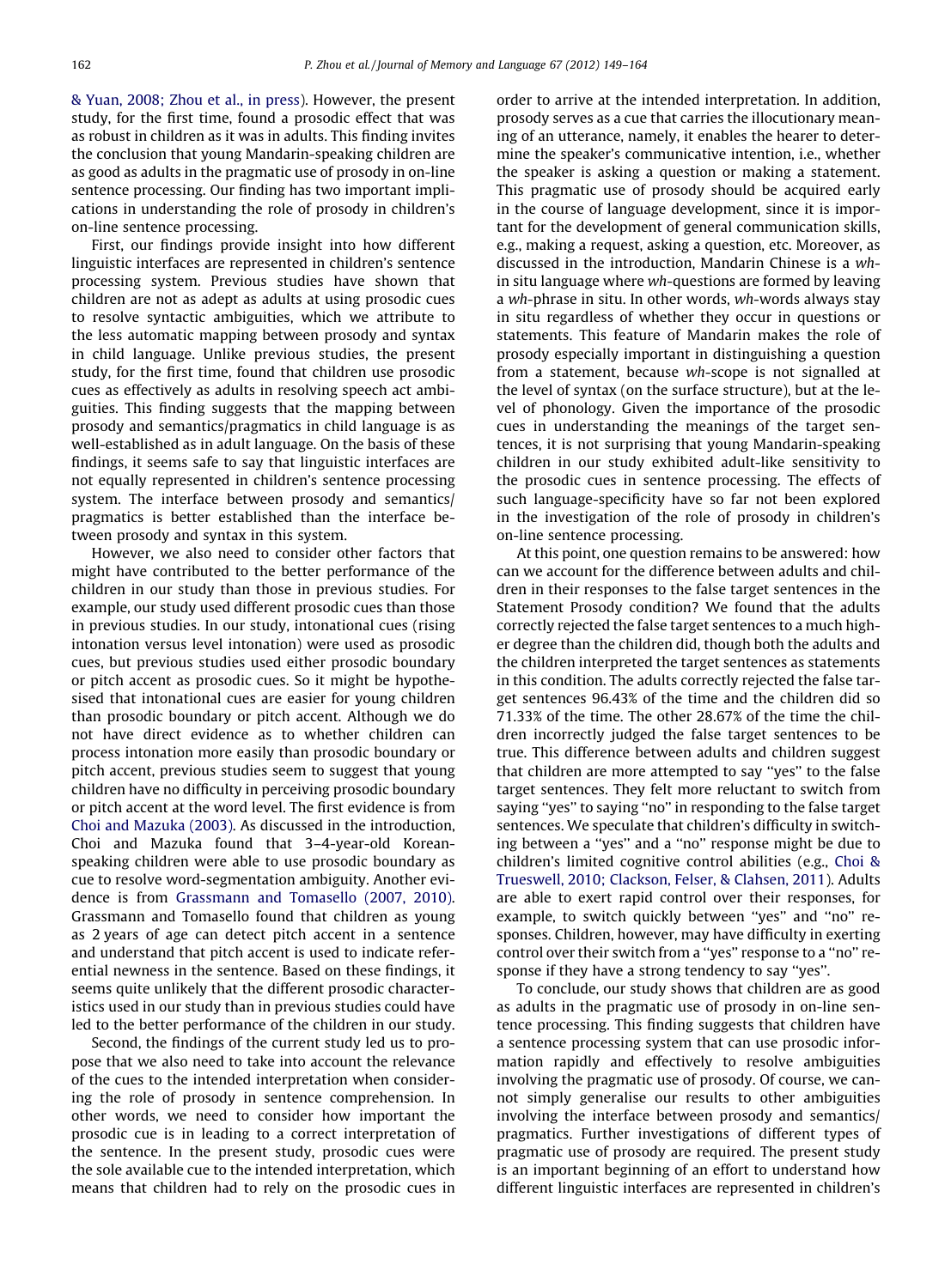<span id="page-14-0"></span>sentence processing system. In addition, our study only focused on 4–5-year-old children and leaves open the question of whether younger children are also capable of using this prosodic information to resolve the ambiguity. It would be useful to begin to map out the developmental time course of this pragmatic use of prosody in children's sentence processing, by examining younger children using similar tasks. This is a necessary next step in the evaluation of our proposal.

# Acknowledgements

This work was supported by the Macquarie University Research Fellowship to the first author, and two Australian Research Council Discovery Grants (DP1096160 & DP0879842). We are grateful to two anonymous reviewers and the editor for their insightful comments and suggestions on an earlier version of the paper. We would also like to thank the children and adults who took part in the experiments for their time and patience.

# Appendix A

Example filler picture used in the experiment



#### Appendix B

Target sentences in the child version (each sentence was recorded in two prosodic versions one in which rising intonation was placed on the wh-phrase and the other in which level intonation was placed on the wh-phrase)

| (1) | Xiaoming meiyou zhai<br>Xiaoming not | pick        | shenme shuiguo<br>what | fruit  |
|-----|--------------------------------------|-------------|------------------------|--------|
| (2) | Xiaoming meiyou<br>Xiaoming not      | choose what | xuan shenme dongwu     | animal |
| (3) | Xiaoming meiyou<br>Xiaoming not      | wan<br>play | shenme wanju<br>what   | tov    |

| (4)  | Xiaoming | meiyou | mai    | shenme | chide     |
|------|----------|--------|--------|--------|-----------|
|      | Xiaoming | not    | buy    | what   | food      |
| (5)  | Xiaoming | meiyou | mo     | shenme | dongwu    |
|      | Xiaoming | not    | touch  | what   | animal    |
| (6)  | Xiaoming | meiyou | chi    | shenme | shuiguo   |
|      | Xiaoming | not    | eat    | what   | fruit     |
| (7)  | Xiaoming | meiyou | xuan   | shenme | yifu      |
|      | Xiaoming | not    | choose | what   | clothes   |
| (8)  | Xiaoming | meiyou | chi    | shenme | shucai    |
|      | Xiaoming | not    | eat    | what   | vegetable |
| (9)  | Xiaoming | meiyou | wei    | shenme | dongwu    |
|      | Xiaoming | not    | feed   | what   | animal    |
| (10) | Xiaohong | meiyou | zhai   | shenme | shuiguo   |
|      | Xiaohong | not    | pick   | what   | fruit     |
| (11) | Xiaohong | meiyou | xuan   | shenme | dongwu    |
|      | Xiaohong | not    | choose | what   | animal    |
| (12) | Xiaohong | meiyou | wan    | shenme | wanju     |
|      | Xiaohong | not    | play   | what   | toy       |
| (13) | Xiaohong | meiyou | mai    | shenme | chide     |
|      | Xiaohong | not    | buy    | what   | food      |
| (14) | Xiaohong | meiyou | mo     | shenme | dongwu    |
|      | Xiaohong | not    | touch  | what   | animal    |
| (15) | Xiaohong | meiyou | chi    | shenme | shuiguo   |
|      | Xiaohong | not    | eat    | what   | fruit     |
| (16) | Xiaohong | meiyou | xuan   | shenme | yifu      |
|      | Xiaohong | not    | choose | what   | clothes   |
| (17) | Xiaohong | meiyou | chi    | shenme | shucai    |
|      | Xiaohong | not    | eat    | what   | vegetable |
| (18) | Xiaohong | meiyou | wei    | shenme | dongwu    |
|      | Xiaohong | not    | feed   | what   | animal    |

#### References

- Allopenna, P. D., Magnuson, J. S., & Tanenhaus, M. K. (1998). Tracking the time course of spoken word recognition using eye movements: Evidence for continuous mapping models. Journal of Memory and Language, 38, 419–439.
- Arnold, J. E., Brown-Schmidt, S., & Trueswell, J. (2007). Children's use of gender and order-of-mention during pronoun comprehension. Language and Cognitive Processes, 22, 527–565.
- Baayen, R. H., Davidson, D. J., & Bates, D. M. (2008). Mixed-effects modelling with crossed random effects for subjects and items. Journal of Memory and Language, 59, 390–412.
- Barr, D. J. (2008). Analyzing 'visual world' eyetracking data using multilevel logistic regression. Journal of Memory and Language, 59, 457–474.
- Brandt-Kobele, O.-C., & Höhle, B. (2010). What asymmetries within comprehension reveal about asymmetries between comprehension and production: The case of verb inflection in language acquisition. Lingua, 120, 1910–1925.
- Cheng, L. L.-S. (1994). Wh-words as polarity items. Chinese Languages and Linguistics, 2, 615–640.
- Choi, Y., & Mazuka, R. (2003). Young children's use of prosody in sentence processing. Journal of Psycholinguistic Research, 32, 197–217.
- Choi, Y., & Trueswell, J. C. (2010). Children's (in)ability to recover from garden paths in a verb-final language: Evidence for developing